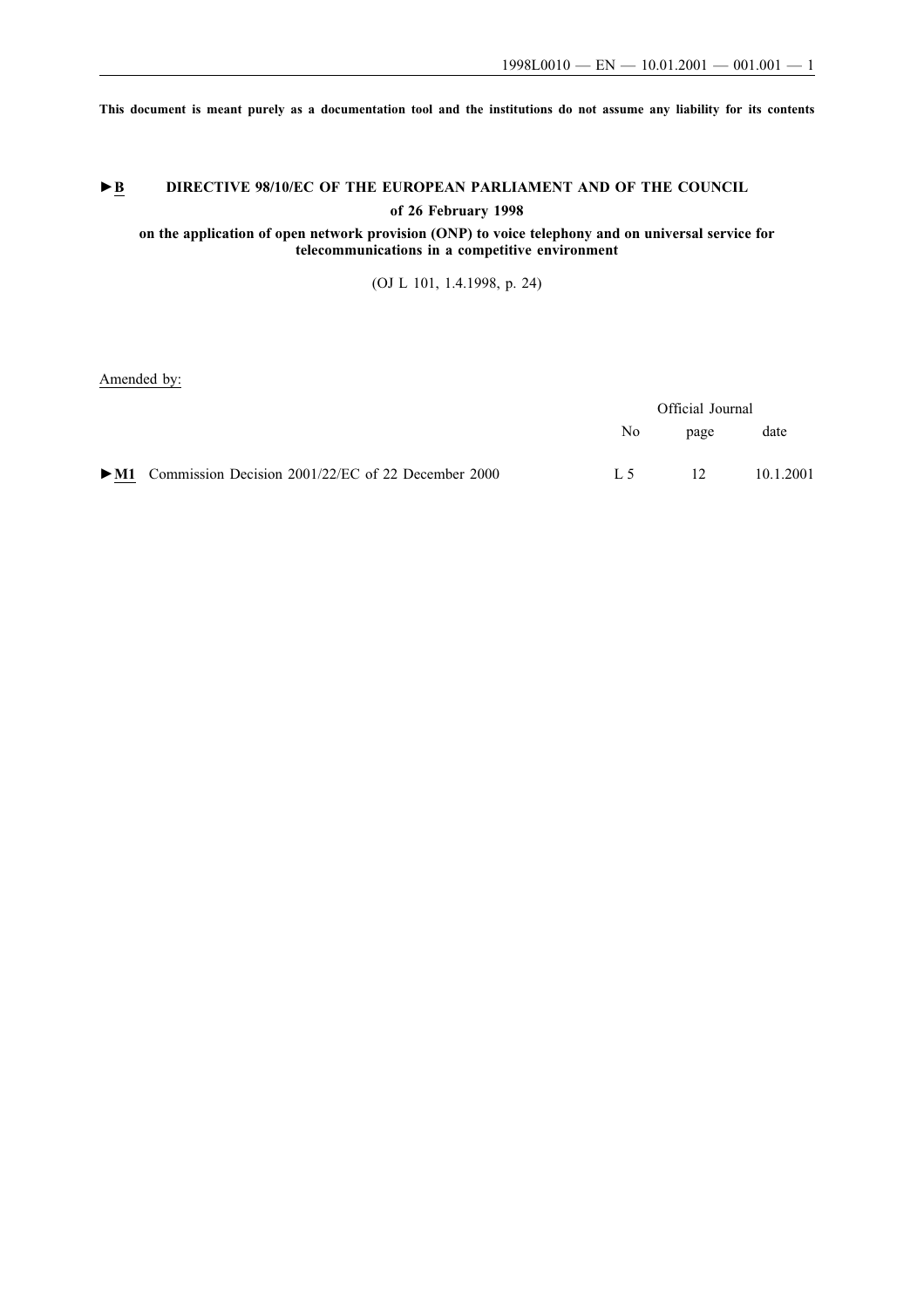#### **DIRECTIVE 98/10/EC OF THE EUROPEAN PARLIAMENT AND OF THE COUNCIL**

#### **of 26 February 1998**

**on the application of open network provision (ONP) to voice telephony and on universal service for telecommunications in a competitive environment**

THE EUROPEAN PARLIAMENT AND THE COUNCIL OF THE EUROPEAN UNION,

Having regard to the Treaty establishing the European Community, and in particular Article 100a thereof,

Having regard to the proposal from the Commission $(1)$ ,

Having regard to the Opinion of the Economic and Social Committee (2),

Acting in accordance with the procedure laid down in Article 189b of the Treaty  $(3)$ , in the light of the joint text approved by the Conciliation Committee on 14 January 1998,

- (1) Whereas from 1 January 1998, with transition periods for certain Member States, the provision of telecommunications services and infrastructure in the Community will be liberalised; whereas the Council  $(1)$ , the European Parliament  $(3)$ , the Economic and Social Committee (<sup>6</sup>) and the Committee of the Regions have all recognised that liberalisation goes hand in hand with parallel action to create a harmonised regulatory framework which secures the delivery of universal service; whereas the concept of universal service must evolve to keep pace with advances in technology, market developments and changes in user demand; whereas progress has been made in the Community towards defining the scope of universal service and laying down rules for its costing and financing  $(7)$ ; whereas the Commission has undertaken to publish a report on the monitoring of the scope, level, quality and affordability of the universal telephone service in the Community before 1 January 1998, and at regular intervals thereafter;
- (2) Whereas Council Directive 90/387/EEC of 28 June 1990 on the establishment of the internal market for telecommunications services through the implementation of open network provision (<sup>8</sup>), provides a general framework for the application of ONP principles in specific areas;
- (3) Whereas Article 32(1) of European Parliament and Council Directive 95/62/EC of 13 December 1995 on the application of

- ( 5 ) European Parliament Resolution of 19 May 1995 on the Green Paper on the liberalisation of telecommunications infrastructure and cable television networks — Part II A4-0111/95; (OJ C 151, 19.6.1995, p. 27).
- ( 6 ) Opinion of the Economic and Social Committee of 13 September 1995 on the Green Paper on the liberalisation of telecommunications infrastructure and cable television networks — Part II (OJ C 301, 13.11.1995, p. 24).
- ( 7 ) Directive 97/33/EC of the European Parliament and of the Council of 30 June 1997 on interconnection in telecommunications with regard to ensuring universal service and interoperability through application of the principles of Open Network Provision (ONP) (OJ L 199, 26.7.1997, p. 32).

<sup>(</sup> 1 ) OJ C 371, 9.12.1996, p. 22 and OJ C 248, 14.8.1997, p. 13.

<sup>(</sup> 2 ) OJ C 133, 28.4.1997, p. 40.

<sup>(</sup> 3 ) Opinion of the European Parliament of 20 February 1997 (OJ C 85, 17.3.1997, p. 126), Council Common Position of 9 June 1997 (OJ C 234, 1.8.1997, p. 87) and Decision of the European Parliament of 17 September 1997 (OJ C 304, 6.10.1997, p. 82). Decision of the European Parliament of 29 January 1998 and Decision of the Council of 12 February 1998.

<sup>(</sup> 4 ) Council Resolution 94/C48 of 7 February 1994 on Universal Service principles in the telecommunications sector (OJ C 48, 16.2.1994, p. 1) and Council Resolution 95/C258 of 18 September 1995 on the implementation of the future regulatory framework for telecommunications (OJ C 258, 3.10.1995, p. 1).

<sup>(</sup> 8 ) OJ L 192, 24.7.1990, p. 1. Directive as amended by Directive 97/51/EC (OJ L 295, 29.10.1997, p. 23).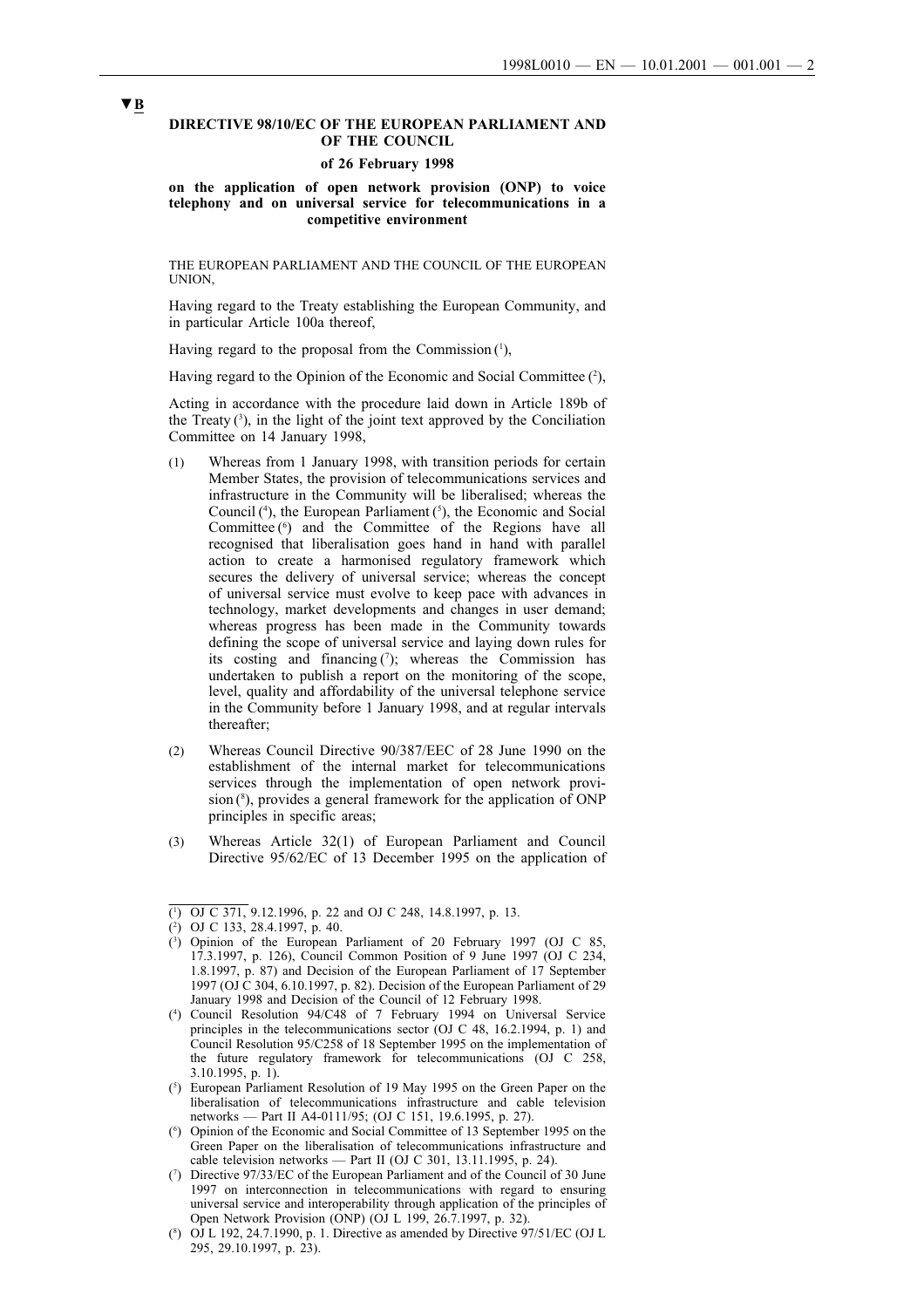open network provision (ONP) to voice telephony  $(1)$  calls for the European Parliament and the Council to decide by 1 January 1998, on the basis of a proposal submitted by the Commission, on the revision of the Directive to adapt it to the requirements of market liberalisation; whereas Directive 95/62/EC does not apply to mobile telephony services; whereas in view of the growing demand for mobile telephony services it is appropriate that certain provisions of this Directive should apply to mobile telephony services; whereas this Directive does not prevent Member States, in conformity with Community law, from extending the application of provisions of the Directive to mobile networks and/or services even if they are not explicitly mentioned in its scope; whereas, in moving to a competitive market, there are certain obligations which should apply to all organisations providing telephone services over fixed networks and whereas there are others which should apply only to organisations enjoying significant market power or which have been designated as a universal service operator in accordance with Article 5; whereas full account has been taken of the user and consumer requirements for affordability, cost control and user facilities as expressed in the public consultation on universal service for telecommunications; whereas, since the modifications required to Directive 95/62/EC are substantial, it is convenient for the sake of clarity to reformulate the said Directive; whereas this Directive does not affect the timescale for Member States' implementation of Directive 95/62/EC, as set out in Annex IV;

- (4) Whereas a fundamental requirement of universal service is to provide users on request with a connection to the fixed public telephone network at a fixed location, at an affordable price; whereas there should be no constraints on the technical means by which the connection is provided, allowing for wire or wireless technologies; whereas fixed public telephone network infrastructure newly installed after 1 January 1998 should be of a quality which supports, in addition to speech, data communications at rates suitable for access to online information services; whereas affordable price means a price which the Member States define at national level in the light of specific national conditions, including town and country planning aspects, after carrying out the consultation referred to in Article 24; whereas the Commission is to prepare reports on the evolution of tariffs throughout the Community on the basis of the rules and criteria for ensuring affordability published at national level and in doing so may carry out additional consultation at the European level; whereas the affordability of telephone service is related to the information which users receive regarding telephone usage expenses as well as the relative cost of telephone usage compared to other services; whereas, in relation to the provisions for affordable services for users in rural or high cost areas, Member States may make exceptions for holiday homes;
- (5) Whereas tariff rebalancing is leading to a move away from noncost oriented tariffs; whereas, until competition is effectively established, safeguards may be necessary to ensure that price increases in remote or rural areas are not used to compensate for losses in revenue resulting from price decreases elsewhere; whereas tariff rebalancing is an essential feature of a competitive market; whereas price caps or geographical averaging or similar schemes may be used to ensure that the necessary rebalancing does not unduly affect users and does not endanger the affordability of telephone services;
- (6) Whereas the importance of the fixed public telephone network and service is such that the latter should be available to anyone reasonably requesting it; whereas, in accordance with the principle of subsidiarity, it is for Member States to decide on the basis of objective criteria which organisations have the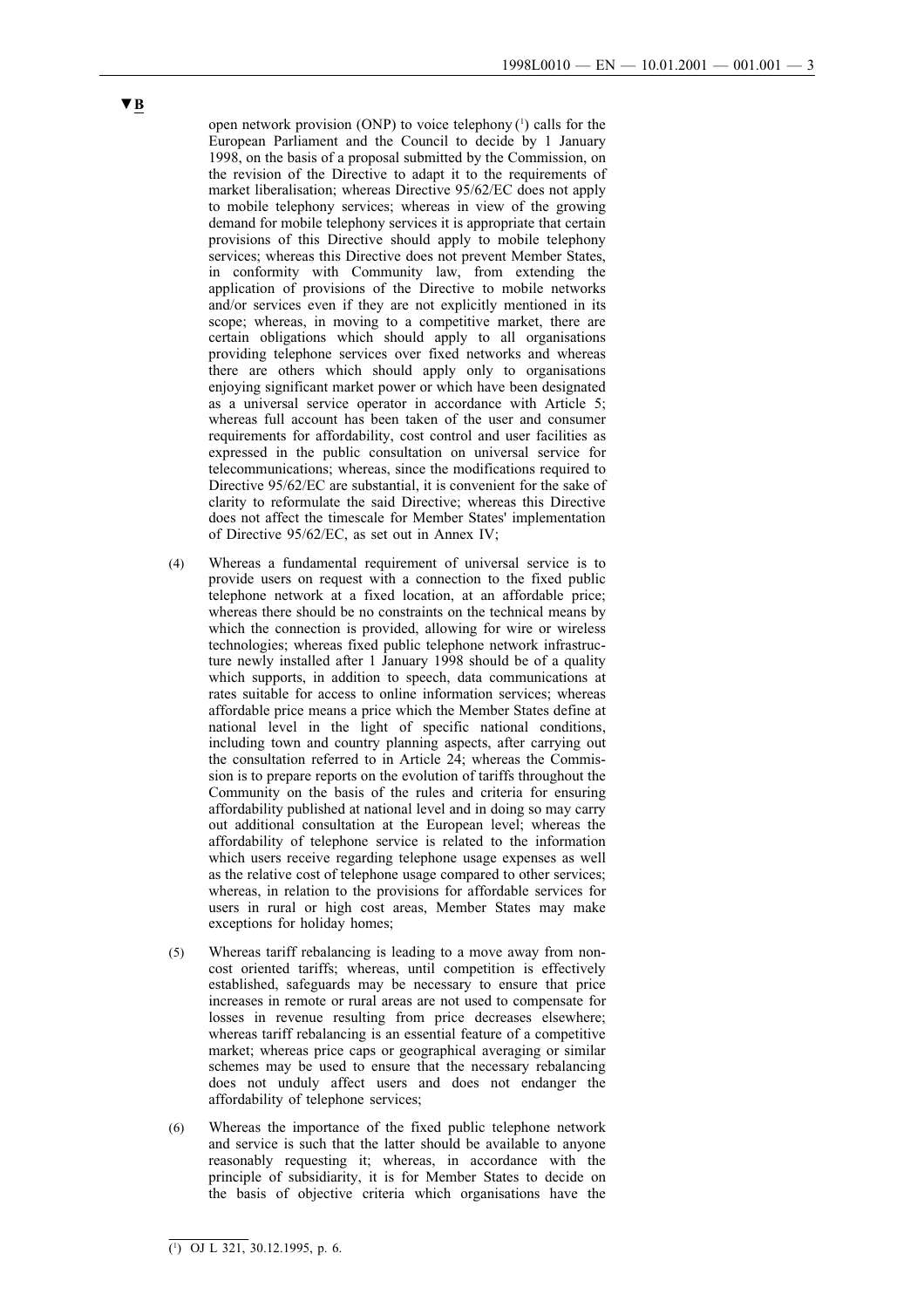responsibility for providing the universal service for telecommunications as defined in this Directive, taking into account the ability and, where appropriate, the willingness of organisations to provide all or part of it; whereas corresponding obligations could be included as conditions in authorisations to provide publicly available telephone services; whereas, in accordance with Article 5(1) of Directive 97/33/EC of the European Parliament and of the Council of 30 June 1997 on interconnection in telecommunications with regard to ensuring universal service and interoperability through application of the principles of Open Network Provision (ONP)<sup>(1</sup>), Member States may establish mechanisms for sharing the net cost of the universal service obligations with other organisations operating public telecommunications networks and/or publicly available voice telephony services; whereas public telecommunications networks include both public fixed networks and public mobile networks; whereas national regulatory authorities should satisfy themselves that those organisations benefiting from universal service funding provide sufficient level of detail of the specific elements requiring such funding in order to justify their request; whereas, in accordance with Community law, Member States' schemes for the costing and financing of universal service will be communicated to the Commission for verification of compatibility with the Treaty;

- (7) Whereas provision of directory services is a competitive activity; whereas Directive 95/46/EC of the European Parliament and of the Council of 24 October 1995 on the protection of individuals with regard to the processing of personal data and on the free movement of such data regulates the processing of personal data (<sup>2</sup>); whereas Directive 97/66/EC of the European Parliament and of the Council of 15 December 1997 concerning the processing of personal data and the protection of 2privacy in the telecommunications sector  $(3)$ , in particular in the Integrated Services Digital Network (ISDN) and in digital mobile networks, will give the subscriber the right to be omitted, or to have certain data omitted, from a printed or electronic directory at his or her request; whereas users and consumers desire comprehensive directories and directory enquiry service covering all listed telephone subscribers and their numbers (including fixed, mobile and personal telephone numbers); whereas the situation whereby certain telephone directories and directory services are provided in a manner which is perceived to be free of charge to the user is not affected by this Directive;
- (8) Whereas Member States shall, where appropriate, take suitable measures in order to guarantee access to and affordability of all fixed public telephone services for disabled users and users with special social needs; whereas specific measures for disabled users could include, as appropriate, making available public text telephones or equivalent measures for deaf or speech impaired people, providing services such as directory enquiry services free of charge or equivalent measures for blind or partially sighted people, and providing itemised bills in alternative format on request for blind or partially sighted people;
- (9) Whereas Council Decision 91/396/EEC of 29 July 1991 on the introduction of a single European emergency call number  $(3)$ called for Member States to ensure that no later than 31 December 1996 the number '112' is introduced in public telephone networks as the single European emergency call number; whereas it is important that users are able to call emergency telephone numbers and, in particular, the single European emergency call number '112' free of charge from any

<sup>(</sup> 1 ) OJ L 199, 26.7.1997, p. 32.

<sup>(</sup> 2 ) OJ L 281, 23.11.1995, p. 31.

<sup>2</sup> OJ L 217, 6.8.1991, p. 31.

<sup>(</sup> 3 ) OJ L 24, 30.1.1998, p. 1.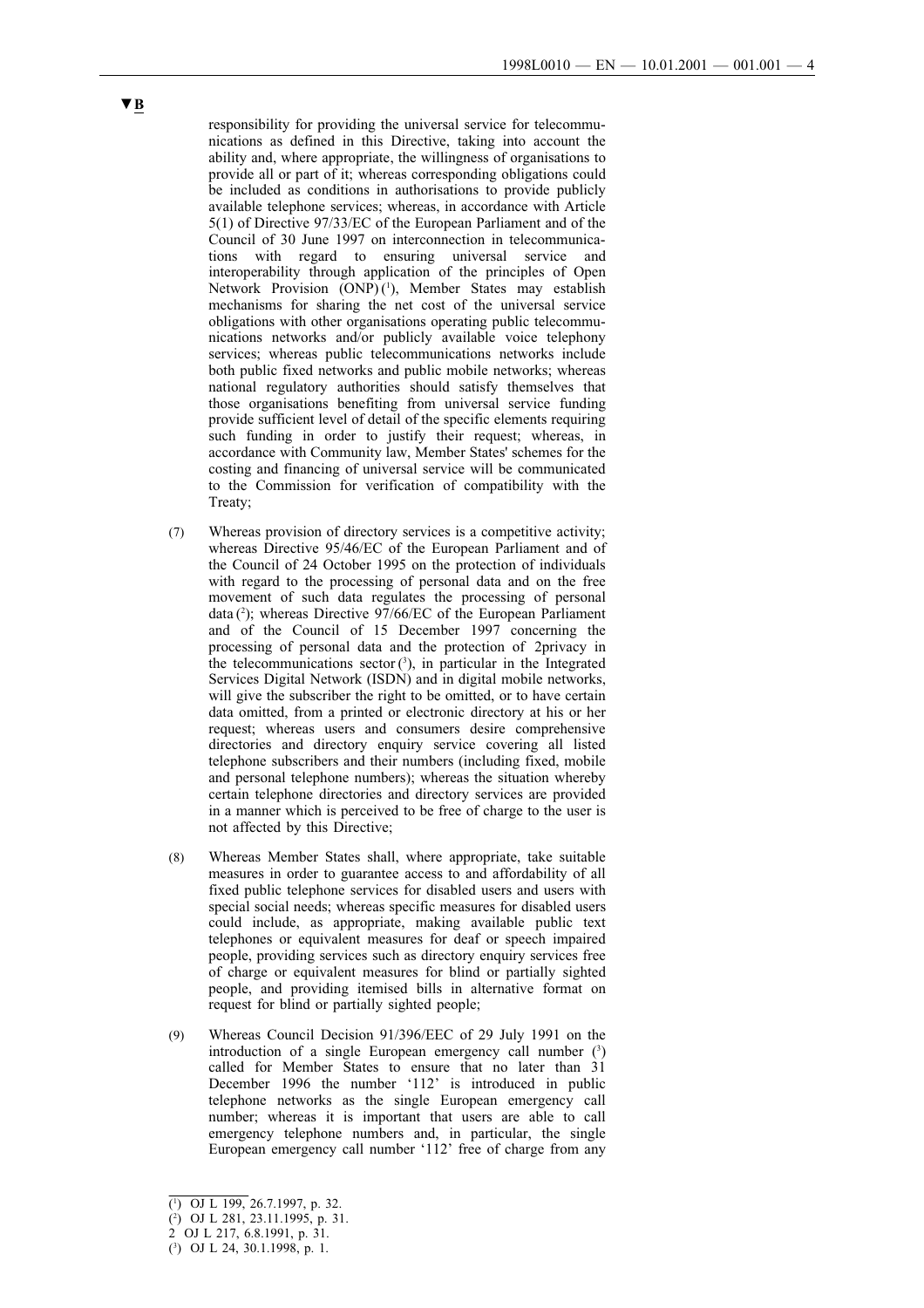telephone, including public pay-telephones, without the use of coins or cards;

- (10) Whereas transparency of network interface specifications is a prerequisite for a competitive market in terminal equipment; whereas the national regulatory authority may consult the interested parties and especially terminal equipment suppliers and the representatives of the users and consumers on the changes in existing network interface specifications;
- $(11)$  Whereas Directive  $97/13/EC$ <sup>(1)</sup> provides for a common framework for general authorisations and individual licences in the field of telecommunications services; whereas quality and price are key factors in a competitive market and whereas national regulatory authorities should be able to monitor achieved quality of service for organisations with significant market power or which have been designated in accordance with Article 5; whereas national regulatory authorities should also be able to monitor the achieved quality of services by other organisations providing fixed public telephone networks and/or fixed public telephone services where the latter have been operating for more than 18 months and where the national regulatory authority deems it necessary; whereas, in relation to the quality of service attained by both types of organisations, national regulatory authorities shall be able to take appropriate corrective measures where they deem it necessary; whereas the Commission will report by 1 January 1998, and at regular intervals thereafter, on the quality, level and scope of universal service in the European Community, as indicated in its Communication of 13 March 1996 on Universal Service for Telecommunications in the perspective of a fully liberalised environment; whereas these powers are without prejudice to the application of competition law by national and Community authorities;
- (12) Whereas conditions on access to and use of fixed public telephone networks or publicly available telephone services may be imposed exceptionally by a Member State on the grounds of essential requirements; whereas national regulatory authorities should have procedures to address at least those situations where an organisation providing voice telephony services which has significant market power or has been designated in accordance with Article 5 and has significant market power interrupts, reduces or varies the availability of services to organisations providing telecommunications networks and/or services; whereas, except in cases of persistent late payment or non-payment of bills, consumers should be protected from immediate disconnection from the network on the grounds of an unpaid bill and, particularly in the case of disputes over high bills for premium rate services, should continue to have access to essential telephone services pending resolution of the dispute; whereas in some Member States such access may continue to be provided only if the subscriber continues to pay line rental charges; whereas the provisions of this Directive do not prevent a Member State from taking measures justified on grounds set out in Articles 36 and 56 of the Treaty, in particular on grounds of public security, public policy and public morality;
- (13) Whereas tone dialling and itemised billing facilities are normally available on modern telephone exchanges and can therefore be provided inexpensively once old exchanges are modernised or new exchanges installed; whereas tone dialling is increasingly being used for interaction with special services and facilities, including value added services, and whereas lack of this facility can prevent users from accessing certain services; whereas itemised billing and selective call barring are valuable means for users to control and monitor their usage of telephone networks; whereas Directive 97/66/EC on the processing of personal data and the protection of privacy in the telecommunica-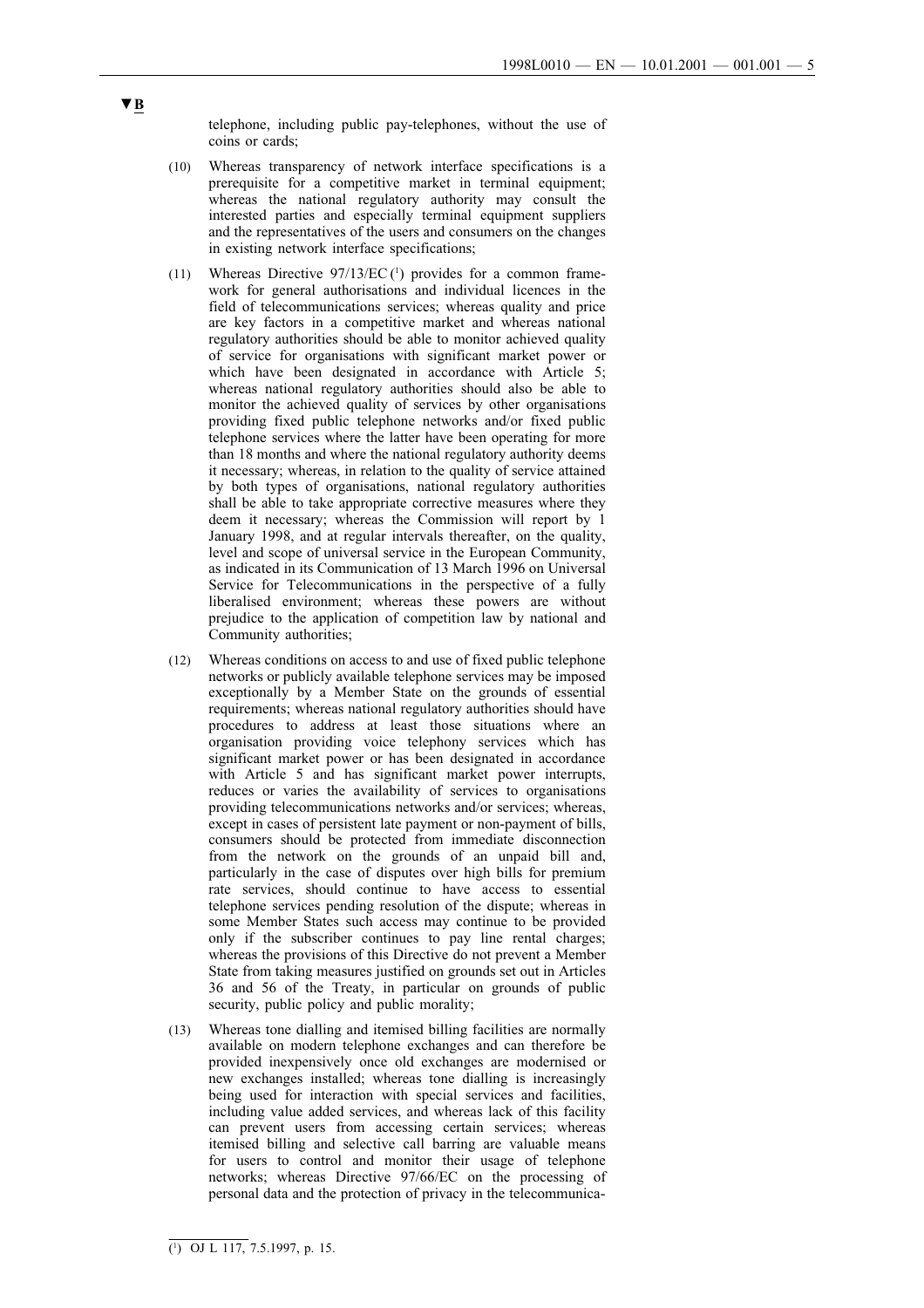tions sector safeguards the privacy of users with regard to itemised billing, gives them the means to protect their right to privacy when calling line identification is implemented and safeguards them against nuisance which may be caused by call forwarding; whereas 'number portability' is a facility whereby end users who so request can retain their number(s) on the fixed public telephone network at a specific location independently of the organisation providing service; whereas harmonised technical interface standards have been drawn up by the European standardisation organisations for access to the Integrated Services Digital Network (ISDN) at what is known as the S/T reference point;

- (14) Whereas price transparency should ensure that residential subscribers do not subsidise discounts to business customers; whereas certain obligations concerning tariffs and cost accounting systems will no longer be appropriate once competition is introduced and whereas others can be relaxed by the competent national regulatory authority as soon as competition achieves the desired objectives; whereas in all cases the non-discrimination requirements of the competition rules of Community law apply; whereas the requirement for unbundling does not prevent facilities from being combined in a tariff package, provided this practice is not used to unduly restrict the users' freedom of choosing their suppliers for the different services they may wish to use;
- (15) Whereas issues related to the level of affordability, quality of service and future scope of the universal service should be the subject of consultation at national level with all interested parties; whereas this requires that adequate information on the level, quality and affordability of universal service is available; whereas disabled users should, wherever possible, receive a broadly similar level of services compared to other users in terms of their access to or use of telephone services;
- (16) Whereas the Commission has to be able to monitor effectively the application of this Directive and whereas European users need to know where to find published information on telephone services in other Member States; whereas, in accordance with Directive 97/13/EC on licensing, national regulatory authorities shall not disclose information covered by the obligation of professional secrecy, except where such disclosure is essential for the purpose of fulfilling their duties;
- (17) Whereas, in view of the forecast convergence of fixed and mobile telephone services, the extent to which this Directive applies to mobile services should be re-examined when the Directive is reviewed; whereas the review date of 31 December 1999 will allow for a coordinated review of all the ONP Directives in the light of experience with the liberalisation of public telecommunications networks and voice telephony services; whereas the review should also examine the removal of obligations no longer needed in a market where there is effective competition;
- (18) Whereas the essential goals of ensuring universal service for telecommunications for all European users and of harmonising conditions for access to and use of fixed public telephone networks and publicly available telephone services cannot be realised satisfactorily at Member State level;
- (19) Whereas a modus vivendi was concluded on 20 December 1994 between the European Parliament, the Council and the Commission concerning the implementing measures for acts adopted in accordance with the procedure laid down in Article 189b of the Treaty,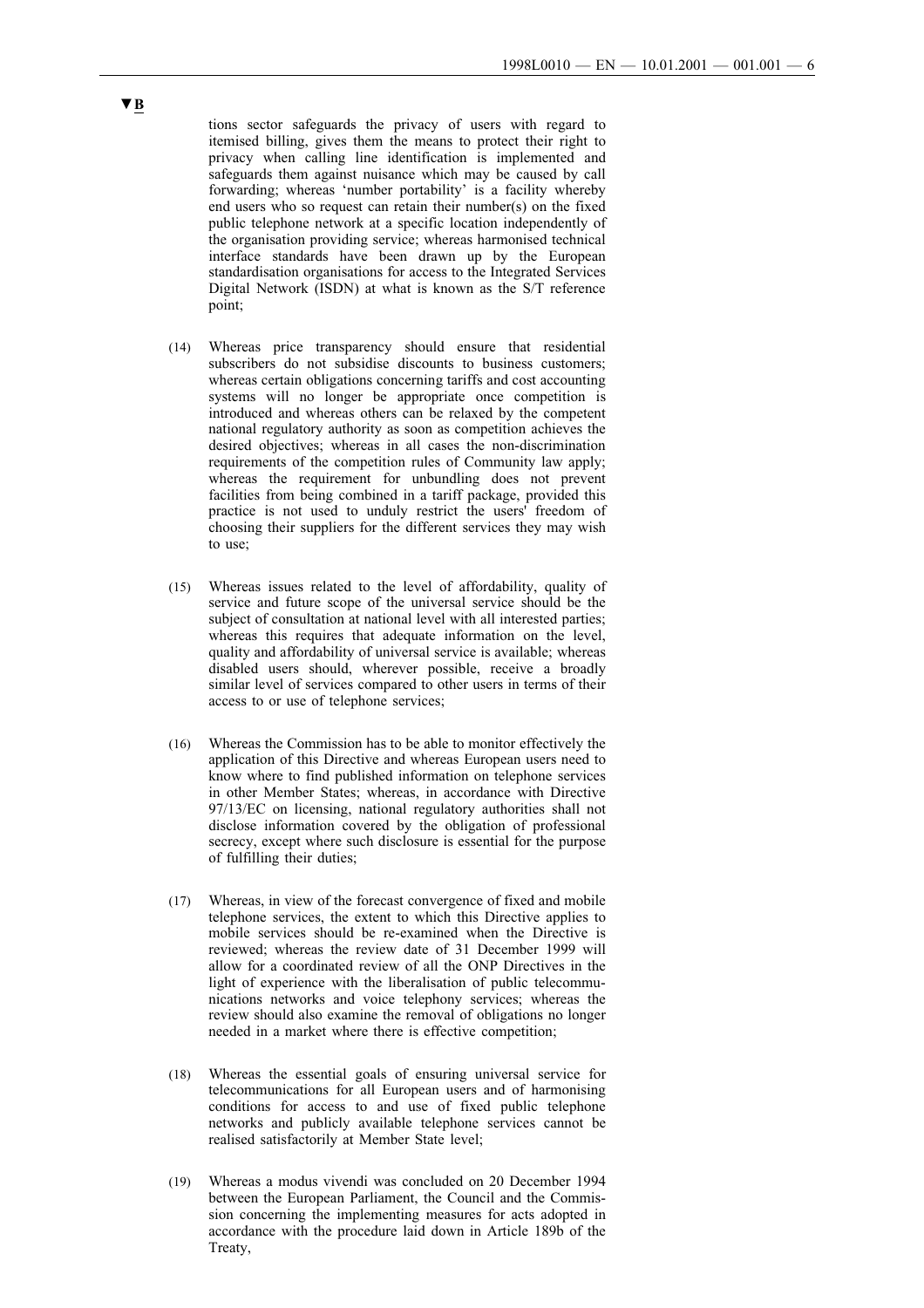HAVE ADOPTED THIS DIRECTIVE:

#### CHAPTER I

## **SCOPE, AIM AND DEFINITIONS**

## *Article 1*

## **Scope and Aim**

1. This Directive concerns the harmonisation of conditions for open and efficient access to and use of fixed public telephone networks and fixed public telephone services in an environment of open and competitive markets, in accordance with the principles of open network provision (ONP).

The aims are to ensure the availability throughout the Community of good quality fixed public telephone services and to define the set of services to which all users, including consumers, should have access in the context of universal service in the light of specific national conditions, at an affordable price.

2. This Directive does not apply to public mobile telephone networks and public mobile telephone services, with the exception of Articles 6, 9(b) and (c), 10 and 11(1).

3. This Directive replaces Directive 95/62/EC.

#### *Article 2*

## **Definitions**

1. The definitions given in Directive 90/387/EEC shall apply, where relevant to this Directive.

- 2. For the purposes of this Directive:
- (a) 'users' means individuals, including consumers, or organisations using or requesting publicly available telecommunications services;
- (b) 'consumer' means any natural person who uses a publicly available telecommunications service for purposes which are outside his or her trade, business or profession;
- (c) 'subscriber' shall mean any natural or legal person who or which is party to a contract with the provider of publicly available telecommunications services for the supply of such services;
- (d) 'public pay-telephone' means a telephone available to the general public, for the use of which the means of payment are coins and/or credit/debit cards and/or pre-payment cards;
- (e) 'voice telephony service' means a service available to the public for the commercial provision of direct transport of real-time speech via the public switched network or networks such that any user can use equipment connected to a network termination point at a fixed location to communicate with another user of equipment connected to another termination point;
- (f) 'universal service' means a defined minimum set of services of specified quality which is available to all users independent of their geographical location and, in the light of specific national conditions, at an affordable price;
- (g) 'national regulatory authority' means the body or bodies in each Member State entrusted by that Member State with, *inter alia*, the regulatory functions addressed in this Directive;
- (h) 'ONP Committee' means the Committee created by Article 9(1) of Directive 90/387/EEC;
- (i) 'organisation with significant market power' means an organisation authorised to provide fixed public telephone networks and/or voice telephony services in a Member State which, for the purpose of this Directive, has been designated by the national regulatory authority in that Member State as having significant market power and notified to the Commission.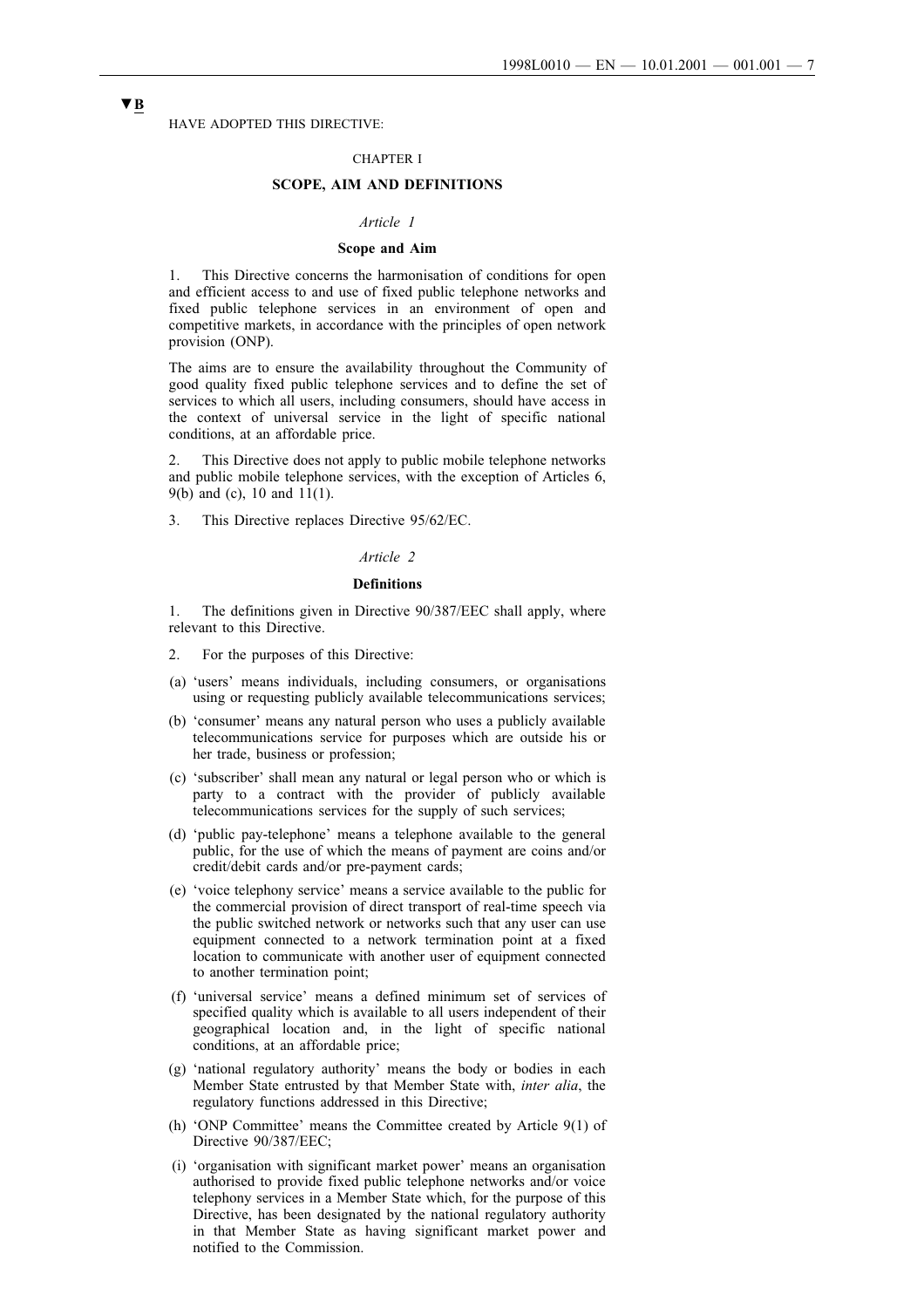An organisation shall be presumed to have significant market power when it has a share of 25 % or more of the relevant market in the geographical area in a Member State within which it is authorised to operate.

National regulatory authorities may determine that an organisation with a market share of less than 25 % in the relevant market has significant market power. They may also determine that an organisation with a market share of more than 25 % in the relevant market does not have significant market power. In either case, the determination shall take into account the organisation's ability to influence market conditions, its turnover relative to the size of the market, its control of the means of access to end-users, its access to financial resources and its experience in providing products and services in the market.

- 3. For the purposes of this Directive:
- (a) The terms 'fixed public telephone network' and 'public mobile telephone network' are described in Annex I of Directive 97/33/EC on Interconnection.
- (b) The term 'publicly available telephone services' includes both fixed public telephone services and public mobile telephone services.

Fixed public telephone services, as indicated in Annex I part I of Directive 97/33/EC on Interconnection, may include — in addition to voice telephony service — access to emergency '112' services, the provision of operator assistance, directory services, provision of public pay phones, provision of service under special terms and/or provision of special facilities for customers with disabilities or with special social needs, as set out in this Directive, but does not include value added services provided over the public telephone network.

#### CHAPTER II

## **PROVISION OF A DEFINED SET OF SERVICES WHICH MAY BE FUNDED IN THE CONTEXT OF UNIVERSAL SERVICE**

#### *Article 3*

#### **Availability of services**

1. Member States shall ensure that the services set out in this Chapter are made available to all users in their territory, independent of geographical location, and, in light of specific national conditions, at an affordable price.

Taking into account the progressive adjustment of tariffs towards costs, Member States shall in particular maintain the affordability of the services set out in this Chapter for users in rural or high cost areas and for vulnerable groups of users such as the elderly, those with disabilities or those with special social needs.

To this end, Member States shall remove obligations which prevent or restrict the use of special or targeted tariff schemes for the provision of the services specified in this Directive and may, in accordance with Community law, implement price caps or geographical averaging or other similar schemes for some or all of the specified services until such time as competition provides effective price control.

Schemes designed to ensure affordability shall follow the principles of transparency and non-discrimination. Member States shall publish the rules and criteria for ensuring affordability at the national level, taking into account Article 24.

2. Member States shall publish regular reports on the evolution of tariffs which should be made available to the public. The Commission shall publish regular reports on the evolution of tariffs throughout the Community.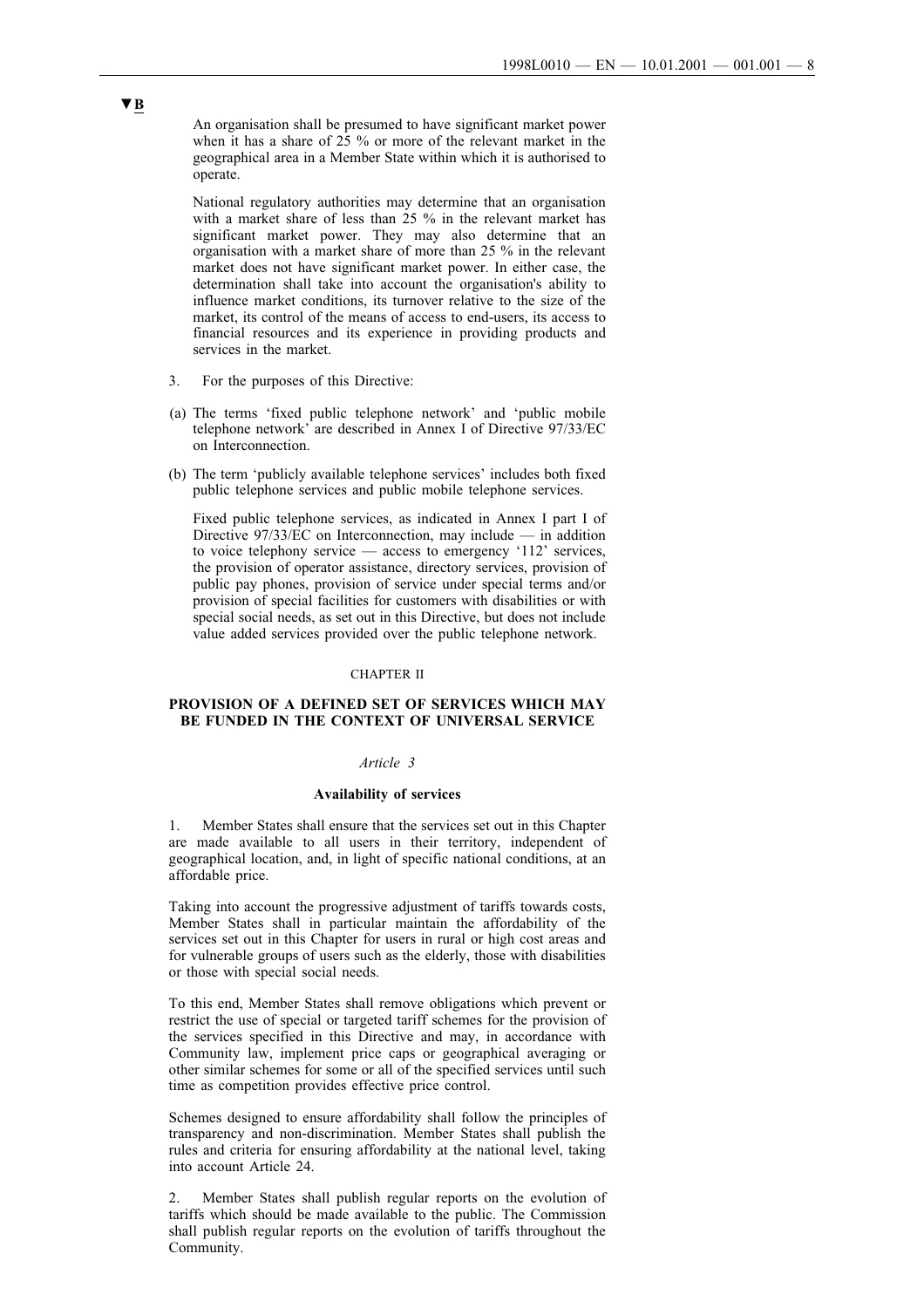#### *Article 4*

## **Financing schemes**

Where the services set out in this Chapter cannot be commercially provided on the basis of conditions laid down by the Member State, Member States may set up universal service funding schemes for the shared financing of those services, in conformity with Community law and, in particular, with Directive 97/33/EC on Interconnection.

National regulatory authorities shall ensure that organisations benefiting from such a shared financing scheme make a declaration to their national regulatory authority indicating the specific elements for which funding is requested, the information referred to in Article 5 of Directive 97/33/EC on Interconnection being made available to interested parties on request, in accordance with Article 11(4).

Member States may impose additional requirements concerning the provision of telecommunication services in accordance with existing Community law. Such additional requirements may not have an impact on the costing of universal service provision as laid down at Community level and may not be financed from a mandatory contribution by market players.

## *Article 5*

#### **Provision of network connections and access to telephone services**

1. Member States shall ensure that all reasonable requests for connection to the fixed public telephone network at a fixed location and access to fixed public telephone services are met by at least one operator and may, if necessary to this end, designate one or more operators so that the whole of their territory is covered.

2. The connection provided shall be capable of allowing users to make and receive national and international calls, supporting speech, facsimile and/or data communications.

#### *Article 6*

#### **Directory services**

1. The provisions of this Article are subject to the requirements of relevant legislation on the protection of personal data and privacy, such as Directive 95/46/EC and Directive 97/66/EC.

- 2. Member States shall ensure that:
- (a) subscribers have the right to have an entry in publicly available directories and to verify and, if necessary, correct or request removal of that entry;
- (b) directories of all subscribers who have not expressed opposition to being listed, including fixed, mobile and personal numbers, are available to users in a form approved by the national regulatory authority, whether printed or electronic, or both, and are updated on a regular basis;
- (c) at least one telephone directory enquiry service covering all listed subscribers numbers is available to all users, including users of public pay telephones;

In order to ensure provision of the services referred to in paragraph 2(b) and 2(c), Member States shall ensure that all organisations which assign telephone numbers to subscribers meet all reasonable requests to make available the relevant information in an agreed format on terms which are fair, cost oriented and non-discriminatory.

4. Member States shall ensure that organisations providing the service referred to in paragraph 2(b) and 2(c) follow the principle of non-discrimination in their treatment and presentation of information provided to them.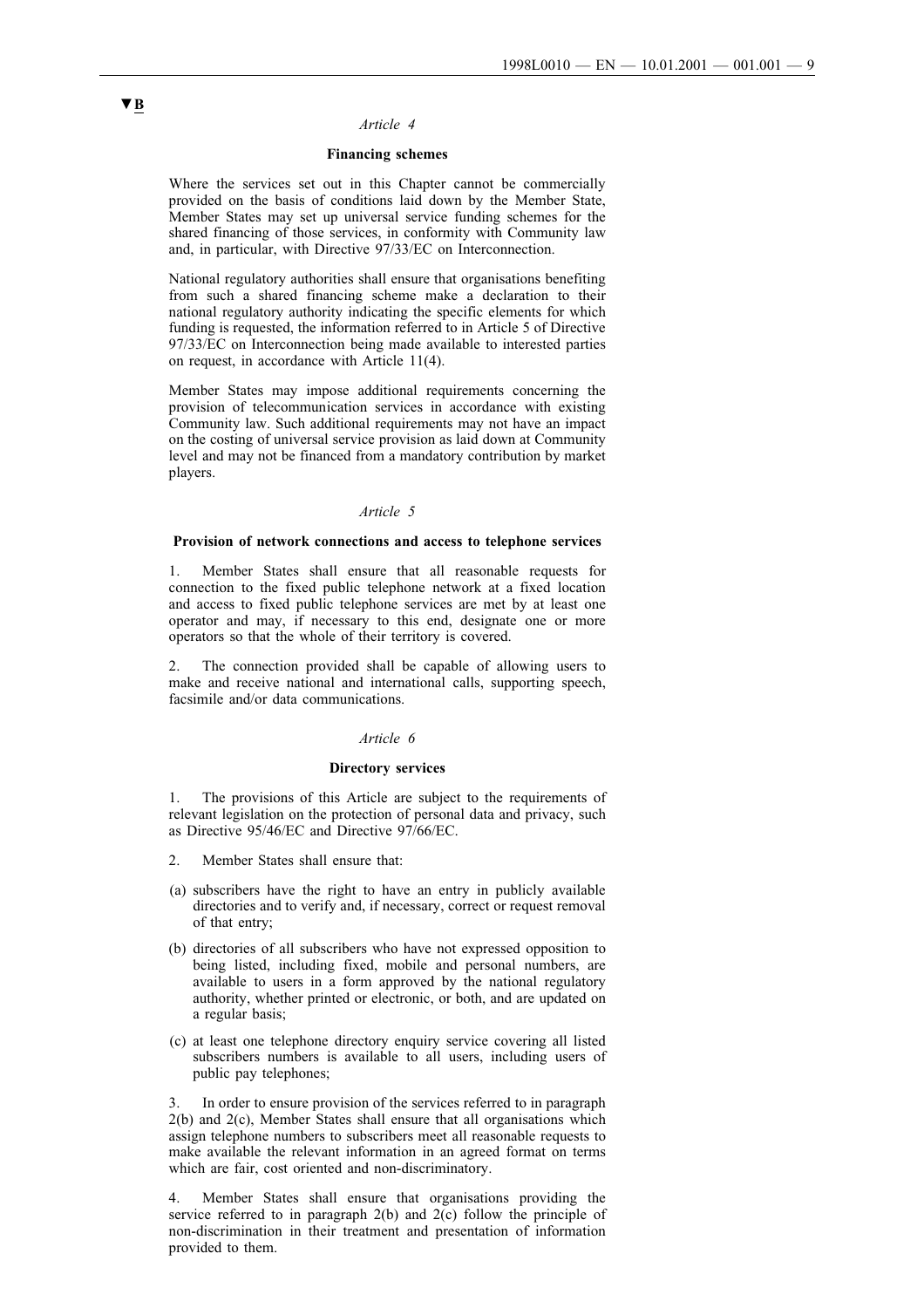#### *Article 7*

#### **Public pay telephones**

Member States shall ensure that public pay telephones are provided to meet the reasonable needs of users in terms of both numbers and geographical coverage.

A Member State may authorise its national regulatory authority not to apply the requirements of this paragraph in all or part of its territory if it is satisfied that these facilities are widely available.

2. Member States shall ensure that it is possible to make emergency calls from public pay telephones using the single European emergency call number '112' referred to in Decision 91/396/EEC and other national emergency numbers, all free of charge and without having to use coins or cards.

## *Article 8*

#### **Specific measures for disabled users and users with special social needs**

Member States shall, where appropriate, take specific measures to ensure equal access to and affordability of fixed public telephone services, including directory services for disabled users and users with special social needs.

## CHAPTER III

## **SPECIFIC PROVISIONS CONCERNING ORGANISATIONS PROVIDING FIXED AND/OR MOBILE PUBLIC TELEPHONE NETWORKS AND/OR PUBLICLY AVAILABLE TELEPHONE SERVICES**

#### *Article 9*

### **Connection of terminal equipment and use of the network**

Member States shall ensure that all users provided with a connection to the fixed public telephone network can:

- (a) connect and use terminal equipment suitable for the connection provided, in accordance with national and Community law;
- (b) access operator assistance services and directory enquiry services in accordance with Article 6.2(c), unless the subscriber decides otherwise;
- (c) access Emergency Services at no charge, using the dialling code '112' and any other dialling codes specified by national regulatory authorities for use at a national level.

Member States shall ensure that mobile users can also access the services mentioned in (b) and (c).

#### *Article 10*

#### **Contracts**

1. National regulatory authorities shall ensure that organisations providing access to fixed public telephone networks and mobile public telephone networks provide a contract. The contract shall specify the service to be provided or shall make reference to publicly available terms and conditions. The contract or the publicly available terms and conditions shall at least specify the supply time for initial connection and the types of maintenance service offered, the compensation and/or refund arrangements for subscribers which apply if the contracted service is not met and a summary of the method of initiating procedures for the settlement of disputes in accordance with Article 26 and shall provide information on service quality levels offered.

2. National regulatory authorities or other competent bodies according to national legislation shall be able on their own initiative or upon request by an organisation representing user or consumer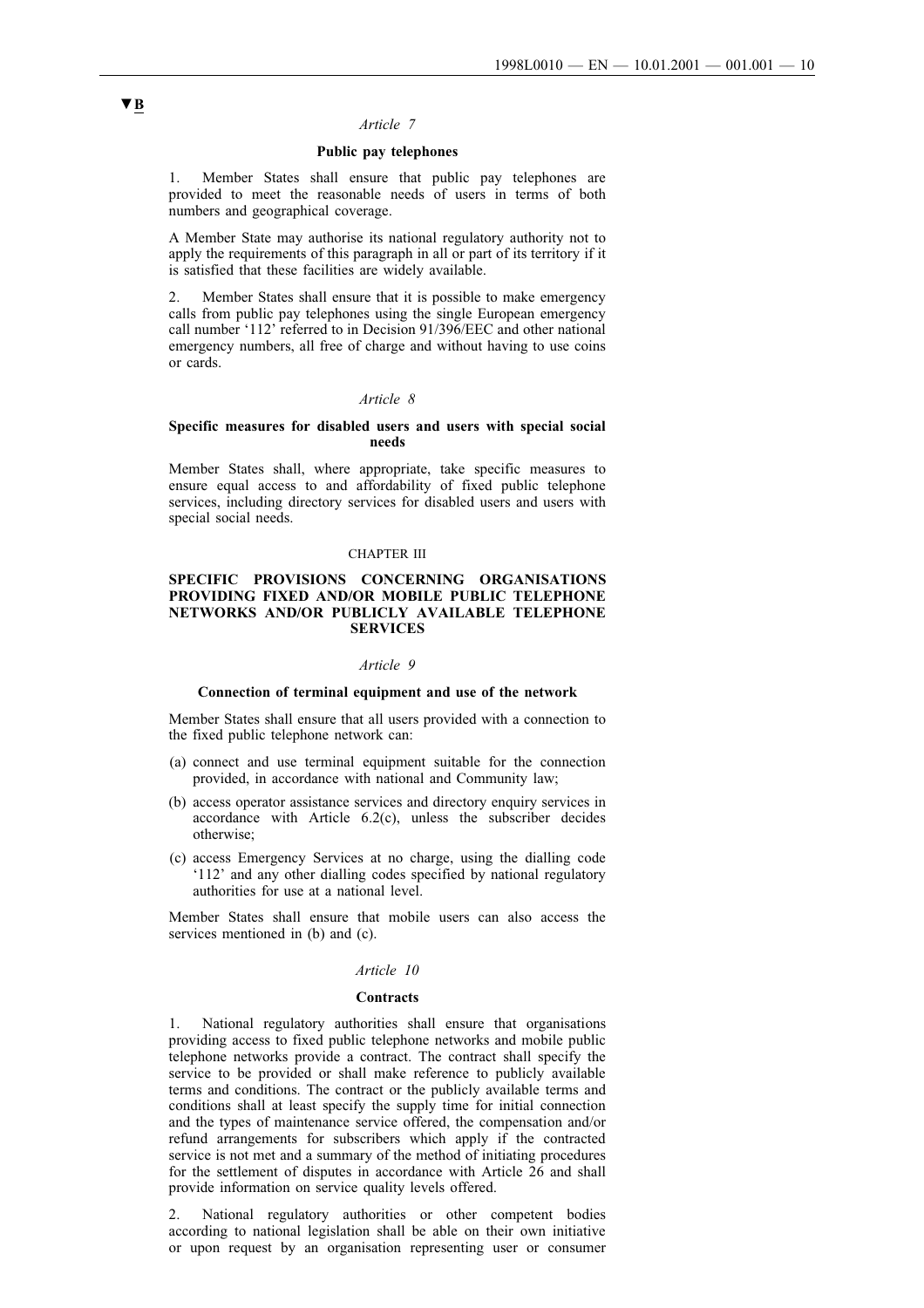interests to require the alteration of the conditions of contracts referred to in paragraph 1 and the conditions of any compensation and/or refund schemes used insofar as they concern the provisions of this Directive in order to protect the rights of users and/or subscribers.

### *Article 11*

#### **Publication of and access to information**

1. Member States shall ensure that all organisations providing fixed public telephone networks and mobile public telephone networks or publicly available telephone services publish adequate and up-to-date information for consumers on their standard terms and conditions with regard to access to and use of the public telephone networks and/or publicly available telephone services. In particular, national regulatory authorities shall ensure that tariffs for end-users, any minimum contractual period, if relevant, and conditions of renewal of the contracts are presented clearly and accurately.

National regulatory authorities shall ensure that organisations providing fixed public telephone networks provide them with details of technical interface specifications for network access, as identified in Annex II, part 1, to be made available in accordance with paragraph 4. Changes in existing network interface specifications and information on new network interface specifications shall be communicated to the national regulatory authority in advance of implementation. The national regulatory authority may lay down a suitable period of notice.

3. Where and for as long as the provision of fixed public telecommunications networks and voice telephony services are subject to special or exclusive rights in a Member State, national regulatory authorities shall ensure that adequate and up-to-date information on access to and use of the fixed public telecommunications networks and fixed public telephone services is published according to the list of headings given in Annex II, part 2 in the manner laid down in paragraph 4.

4. National regulatory authorities shall ensure that the information is made available in an appropriate manner in order to provide easy access to that information for interested parties. Reference to the manner in which this information is published shall be made in the national Official Gazette of the Member State concerned.

5. National regulatory authorities shall notify to the Commission by no later than 30 June 1998 the manner in which the information referred to in paragraphs 2 and 3 is made available. The Commission shall regularly publish a reference to such notifications in the *Official Journal of the European Communities*. Any changes shall be notified immediately.

## *Article 12*

## **Quality of service**

1. Member States shall be able to set the quality of services identified in this Directive for organisations providing fixed public telephone networks and/or fixed public telephone services in accordance with the procedures set out in this Article.

In accordance with Directive 97/13/EC on Licensing, they may to this end set performance targets in the individual licences, in particular for organisations which have significant market power in the provision of fixed public telephone networks and/or voice telephony services or which have been designated in accordance with Article 5.

In the case of organisations which retain special or exclusive rights for the provision of fixed public telecommunications networks and/or voice telephony services, Member States shall ensure that targets are set and published for the relevant parameters laid down in Annex III, in accordance with Article 11(4).

2. National regulatory authorities shall ensure that organisations with significant market power or which have been designated in accordance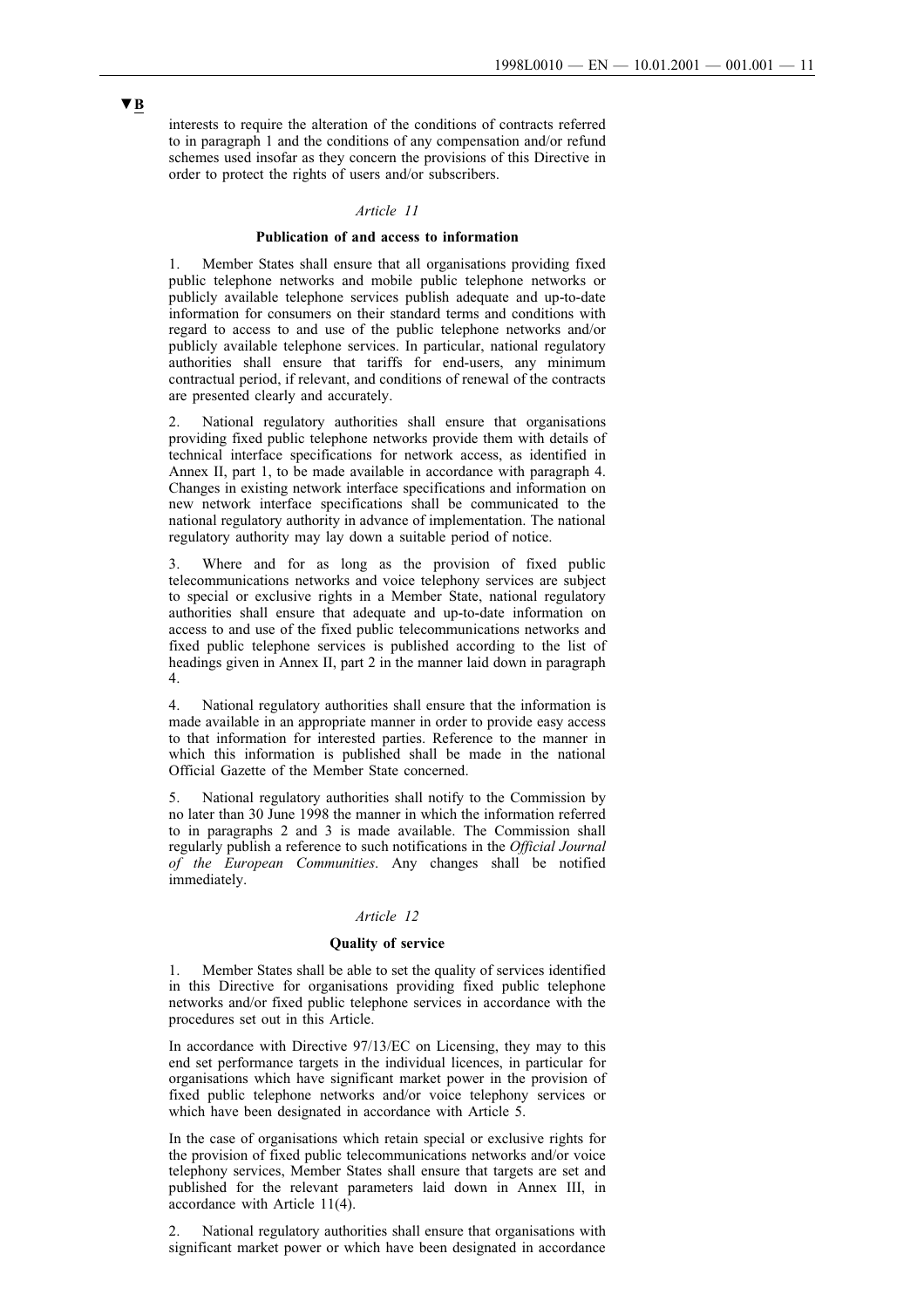with Article 5 start to keep up-to-date information concerning their performance based on the parameters, definitions and measurement methods laid down in Annex III. National regulatory authorities shall also be able to request that other organisations which have been providing fixed public telephone networks and/or fixed public telephony services for more than 18 months do the same.

This information shall be provided to the national regulatory authority on request.

3. Where appropriate, and taking account of, in particular, the views of interested parties in accordance with the provisions of Article 24, national regulatory authorities shall ensure publication, in accordance with Article 11(4), of the performance data referred to in paragraph 1 and may set performance targets for organisations providing fixed public telephone networks and/or fixed public telephone services which either have significant market power or have been designated in accordance with Article 5 where such targets do not exist already.

Persistent failure by an organisation to meet performance targets may result in specific measures being taken in accordance with conditions set out in the relevant authorisation for that organisation.

4. National regulatory authorities shall have the right to call for independent audits of the performance data in order to ensure the accuracy and comparability of the data made available by the organisations referred to in paragraph 2.

## *Article 13*

### **Conditions of access and use and essential requirements**

1. Without prejudice to the procedure for the resolution of national disputes laid down in Article  $26(1)$ , national regulatory authorities shall have procedures in order to address situations where organisations providing fixed public telephone networks and/or fixed public telephone services, or at least those organisations providing voice telephony services which either have significant market power or have been designated in accordance with Article 5 and have significant market power, take measures such as the interruption, termination, significant variation or reduction in availability of services at least to organisations providing telecommunications networks and/or services.

The national regulatory authority shall ensure that these procedures provide for a transparent decision-making process in which due respect is given to the rights of the parties. The decision shall be taken after both parties have been given the opportunity to state their case. The decision shall be duly substantiated and notified to the parties within one week of its adoption.

A summary of these procedures shall be published in the manner laid down in Article 11(4).

This provision shall not prejudice the rights of the parties concerned to apply to the courts.

2. Member States shall ensure that, when access to or use of fixed public telephone networks and/or the fixed public telephone services is restricted on the basis of essential requirements, the relevant national provisions identify which of the essential requirements set out in (a) to (e) below are the basis of such restrictions.

These restrictions shall be imposed through regulatory means and shall be published in the manner laid down in Article 11(4).

Without prejudice to action which may be taken in accordance with Articles  $3(5)$  and  $5(3)$  of Directive 90/387/EEC, the following essential requirements shall apply to the fixed public telephone network and fixed public telephone services in the following manner:

#### (a) *security of network operations*

Member States shall take all necessary steps to ensure that the availability of fixed public telephone networks and of fixed public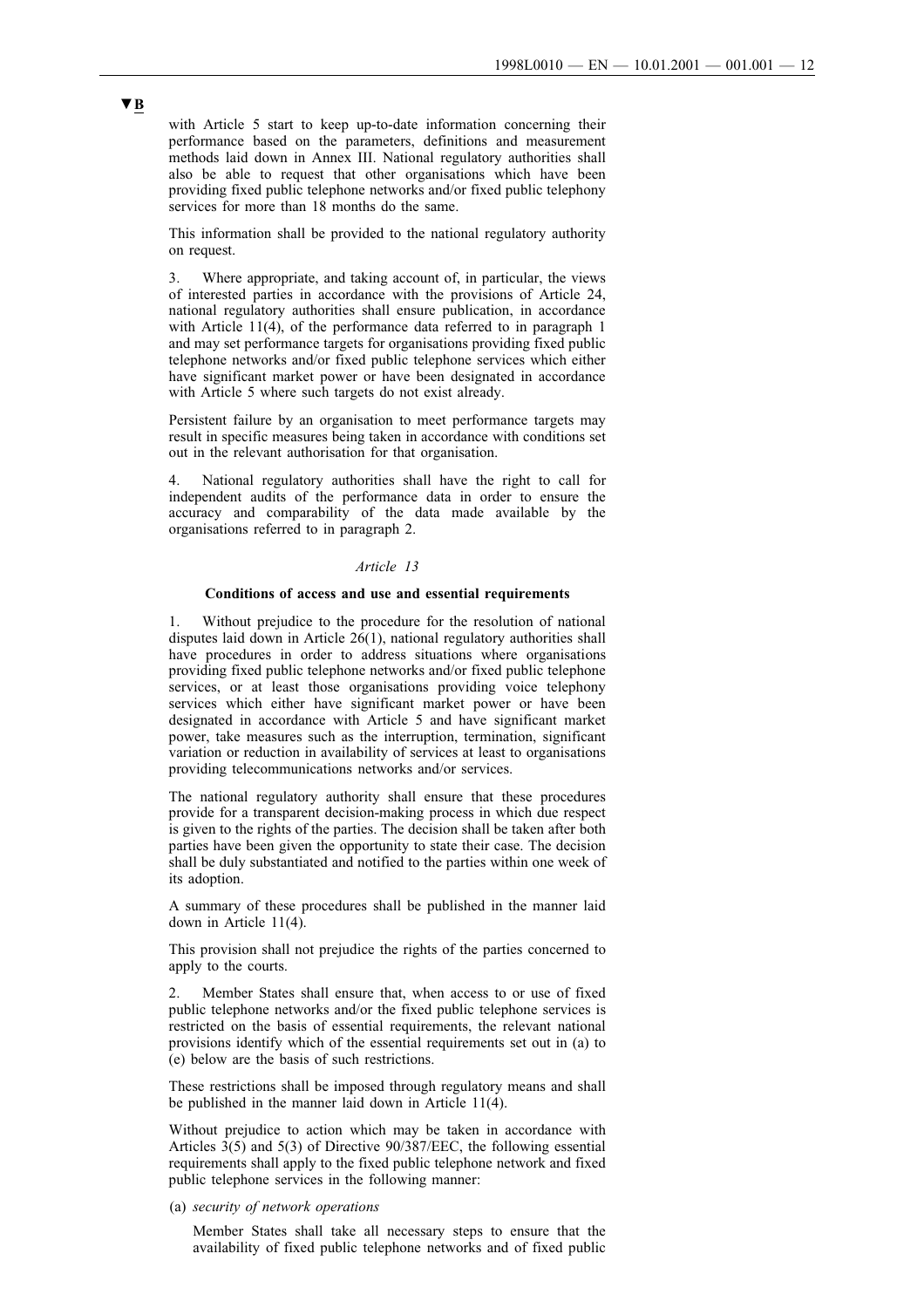telephone services is maintained in the event of catastrophic network breakdown or in cases of force majeure, such as extreme weather, earthquake, flood, lightning or fire.

In the event of the circumstances referred to in the first subparagraph, the bodies concerned shall make every endeavour to maintain the highest level of service to meet any priorities laid down by the competent authorities.

National regulatory authorities shall ensure that any restrictions on access to and use of the fixed public telephone network on the grounds of the security of networks are proportionate and nondiscriminatory and are based on objective criteria identified in advance.

(b) *maintenance of network integrity*

Member States shall take all necessary steps to ensure that the integrity of the fixed public telephone network is maintained. National regulatory authorities shall ensure that restrictions on access to and use of the fixed public telephone network on the grounds of maintenance of network integrity, in order to protect, inter alia, network equipment, software or stored data, are kept to the minimum necessary to provide for normal operation of the network. Such restrictions shall be non-discriminatory and based on objective criteria identified in advance.

(c) *interoperability of services*

When terminal equipment is operating in compliance with Directive  $91/263/EEC$ <sup>(1)</sup>, no further restrictions on use shall be imposed on the grounds of interoperability of services.

(d) *protection of data*

Conditions on access to and use of fixed public telephone networks and/or fixed public telephone services based on the grounds of protection of data may be imposed only in accordance with relevant legislation on the protection of personal data and privacy, such as Directive 95/46/EC and Directive 97/66/EC.

(e) *effective use of the frequency spectrum*

Member States shall take all necessary steps to ensure the effective use of the frequency spectrum and the avoidance of harmful interference between radio-based systems which could restrict or limit access to or use of fixed public telephone networks and fixed public telephone services.

3. Where and for as long as Member States maintain special or exclusive rights for the provision of public telecommunications networks and voice telephony services, conditions imposed on users on the basis of such special or exclusive rights shall be imposed through regulatory means under the authority of the national regulatory authority.

## *Article 14*

#### **Itemised billing, tone dialling and selective call barring**

1. In order to ensure that users have access over fixed public telephone networks as early as possible to the facilities of:

- tone dialling,
- itemised billing and selective call barring as facilities available on request,

Member States may designate one or more operators to provide these facilities to most telephone users before 31 December 1998 and to ensure that they are generally available by 31 December 2001.

<sup>(</sup> 1 ) OJ L 128, 23.5.1991, p. 1, as amended by Directive 93/68/EEC (OJ L 220, 30.8.1993, p. 1).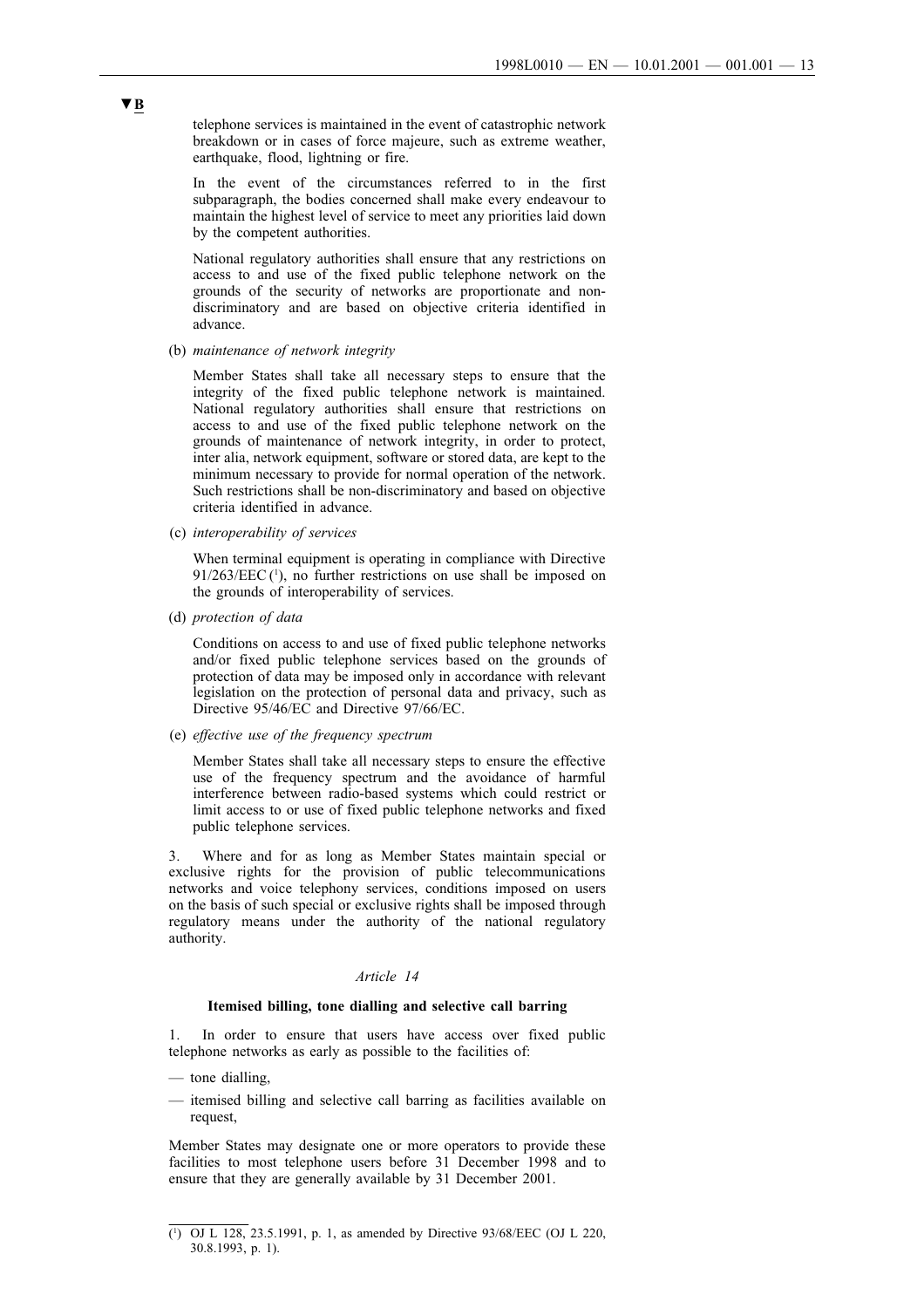A Member State may authorise its national regulatory authority not to apply the requirements of this paragraph in all or part of its territory if it is satisfied that these facilities are widely available.

Tone dialling and selective call barring are specified in Annex I, part 1.

2. Subject to the requirements of relevant legislation on the protection of personal data and privacy, such as Directive 95/46/EC and Directive 97/66/EC, itemised bills shall show a sufficient level of detail to allow verification and control of the charges incurred in using the fixed public telephone network and/or fixed public telephone services.

A basic level of itemised billing shall be available at no extra charge to the user. Where appropriate, additional levels of detail may be offered to subscribers at reasonable tariffs or at no charge. National regulatory authorities may lay down the basic level of itemised bills.

Calls which are free of charge to the calling subscriber, including calls to helplines, shall not be identified in the calling subscriber's itemised bill.

#### *Article 15*

#### **Provision of additional facilities**

1. National regulatory authorities shall ensure that organisations providing voice telephony services, which either have significant market power or have been designated in accordance with Article 5 and have significant market power, provide, subject to technical feasibility and economic viability, the facilities listed in Annex I, part 2.

2. Subject to the requirements of relevant legislation on the protection of personal data and privacy, such as Directive 95/46/EC and Directive 97/66/EC, Member States shall take all necessary measures to remove any regulatory restrictions which prevent provision of the services and facilities listed in Annex I, part 3, in compliance with the competition rules of Community law.

3. National regulatory authorities shall ensure that dates for the introduction of the facilities listed in Annex I, part 2 are set, taking into account the state of network development, market demand and progress with standardisation, and are published in the manner laid down in Article 11(4).

4. Where the facility of number portability, as referred to in Article 12(5) of Directive 97/33/EC on Interconnection, is not yet in use, national regulatory authorities shall ensure that, for a reasonable period after a subscriber has changed supplier, either a telephone call to his old number can be re-routed to his new number for a reasonable fee or callers are given an indication of the new number, without charging the called party for this service.

National regulatory authorities shall ensure that any fees for the above facilities are reasonable.

#### *Article 16*

## **Special network access**

1. National regulatory authorities shall ensure that organisations with significant market power in the provision of fixed public telephone networks deal with reasonable requests from organisations providing telecommunications services for access to the fixed public telephone network at network termination points other than the commonly provided network termination points referred to in Annex II, part 1. This obligation may only be limited on a case-by-case basis and on the grounds that there are technically and commercially viable alternatives to the special access requested, and if the requested access is inappropriate in relation to the resources available to meet the request.

2. The organisation making such a request shall be granted an opportunity to put its case to the national regulatory authority before a final decision is taken to restrict or deny access in response to a particular request.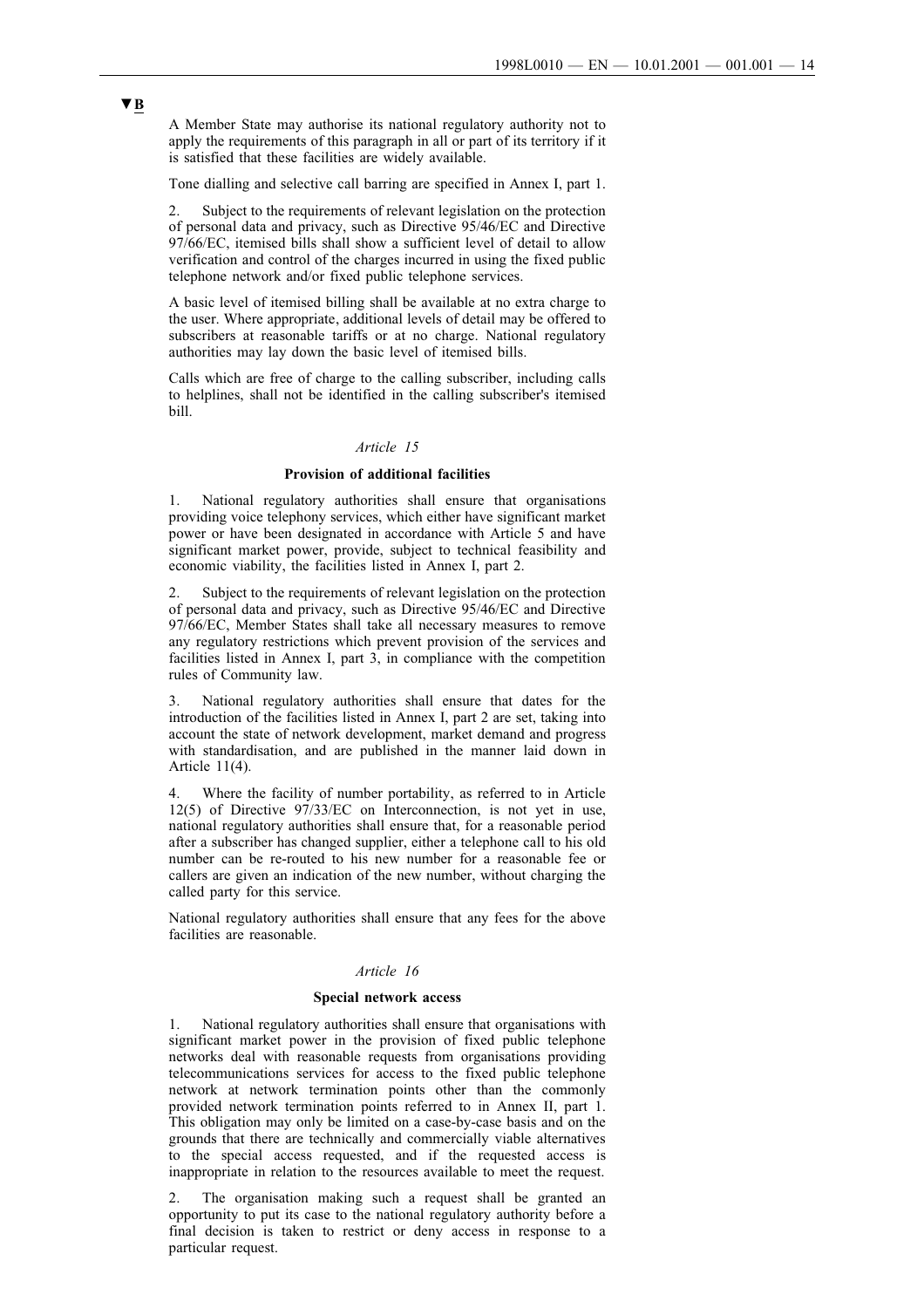Where a request for special network access is denied, the organisation making the request should be given a prompt and justified explanation of why the request has been refused.

3. Technical and commercial arrangements for special network access shall be a matter for agreement between the parties involved, subject to intervention by the national regulatory authority as laid down in paragraphs 2, 4 and 5.

The agreement may include reimbursement to the organisation of its costs incurred in providing the network access requested; these charges shall fully respect the principles of cost orientation set out in Annex II to Directive 90/387/EEC.

4. National regulatory authorities may intervene on their own initiative at any time, where justified, in order to ensure effective competition and/or interoperability of services and shall do so, if requested by either party, in order to set conditions which are nondiscriminatory, fair and reasonable for both parties and offer the greatest benefit to all users.

5. National regulatory authorities shall also have the right, in the interest of all users, to ensure that the agreements include conditions which meet the criteria set out in paragraph 4, are entered into and implemented in an efficient and timely manner and include conditions on conformity with relevant standards, compliance with essential requirements and/or the maintenance of end-to-end quality.

6. Conditions set by national regulatory authorities in accordance with paragraph 5 shall be published in the manner laid down in Article 11(4).

7. National regulatory authorities shall ensure that organisations with significant market power referred to in paragraph 1 adhere to the principle of non-discrimination when they make use of the fixed public telephone network and, in particular, use any form of special network access, for providing publicly available telecommunications services. Such organisations shall apply similar conditions in similar circumstances to organisations providing similar services and shall provide special network access facilities and information to others under the same conditions and of the same quality as they provide for their own services or those of their subsidiaries or partners.

Where appropriate, the Commission shall, in consultation with the ONP Committee, acting in accordance with the procedure laid down in Article 29, request the European Telecommunications Standards Institute (ETSI) to draw up standards for new types of network access. Reference to such standards shall be published in the *Official Journal of the European Communities* in accordance with Article 5 of Directive 90/ 387/EEC.

9. Details of agreements for special network access shall be made available to the national regulatory authority on request. Without prejudice to the rights and obligations referred to in Article 20(2) of Directive 97/13/EC on Licensing, national regulatory authorities shall keep confidential those parts of the agreements referred to in paragraph 3 which deal with the commercial strategy of the parties.

## *Article 17*

### **Tariff principles**

1. Without prejudice to the specific provisions of Article 3 in relation to affordability or to paragraph 6, national regulatory authorities shall ensure that organisations providing voice telephony services which either have significant market power or have been designated in accordance with Article 5 and have significant market power comply with the provisions of this Article.

2. Tariffs for use of the fixed public telephone network and fixed public telephone services shall follow the basic principles of cost orientation set out in Annex II to Directive 90/387/EEC.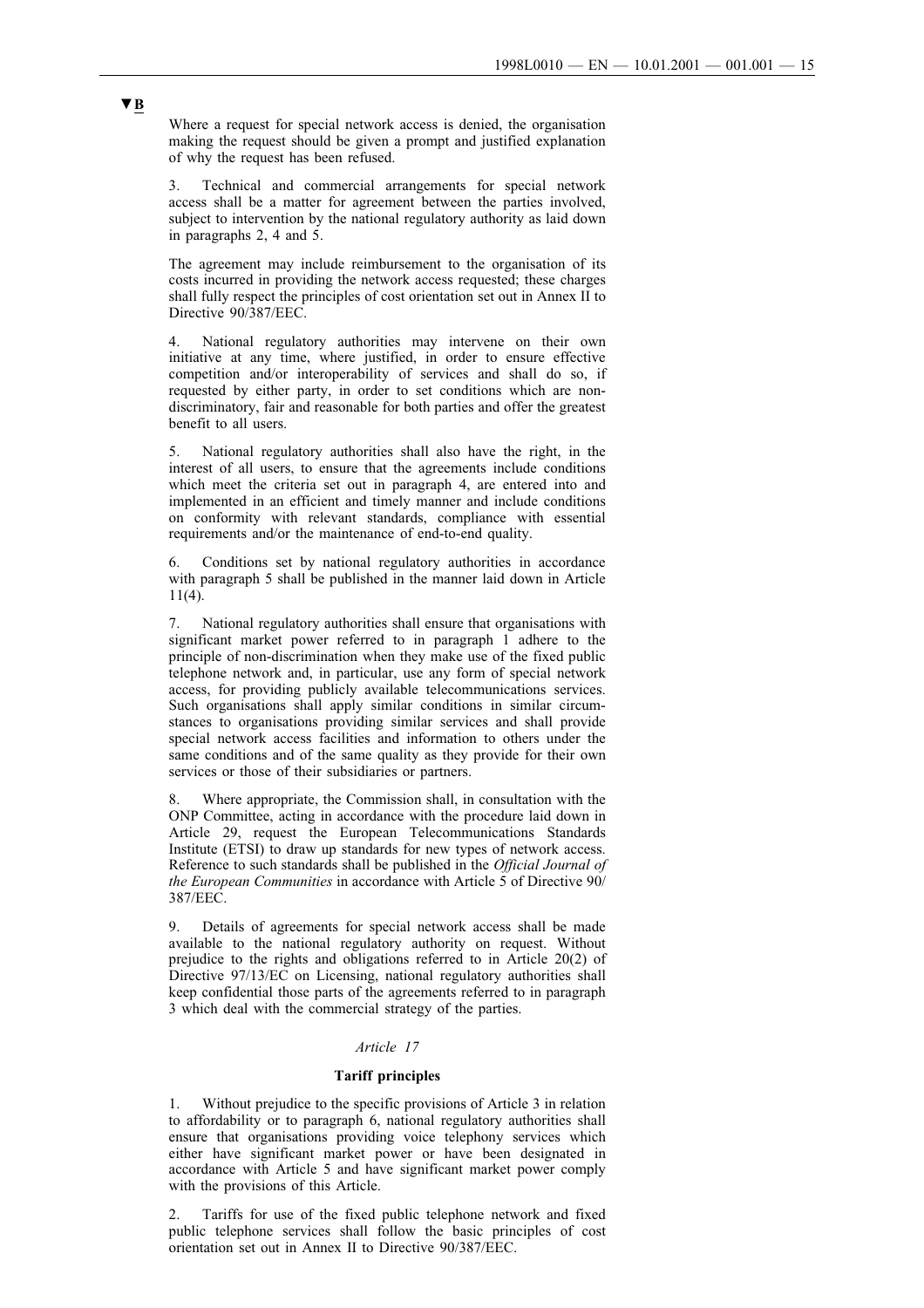3. Without prejudice to Article 7(3) of Directive 97/33/EC on Interconnection, tariffs for access to and use of the fixed public telephone network shall be independent of the type of application which the users implement, except to the extent that they require different services or facilities.

4. Tariffs for facilities additional to the provision of connection to the fixed public telephone network and fixed public telephone services shall, in accordance with Community law, be sufficiently unbundled so that the user is not required to pay for facilities which are not necessary for the service requested.

5. Tariff changes shall be implemented only after an appropriate public notice period, set by the national regulatory authority, has been observed.

6. Without prejudice to Article 3 in relation to affordability, a Member State may authorize its national regulatory authority not to apply paragraphs 1, 2, 3, 4 or 5 of this Article in a specific geographical area where it is satisfied that there is effective competition in the fixed public telephone services market.

#### *Article 18*

## **Cost accounting principles**

Member States shall ensure that, where an organisation has an obligation for its tariffs to follow the principle of cost orientation in accordance with Article 17, the cost accounting systems operated by such organisations are suitable for the implementation of Article 17 and that compliance with such systems are verified by a competent body which is independent of those organisations. National regulatory authorities shall ensure that a statement concerning compliance is published annually.

2. National regulatory authorities shall ensure that a description of the cost accounting systems referred to in paragraph 1, showing the main categories under which costs are compiled and the rules used for the allocation of costs to voice telephony services, is made available to them on request. National regulatory authorities shall submit to the Commission, on request, information on the cost accounting systems applied by the organisations concerned.

3. Where and as long as the provision of public telecommunications networks and voice telephony services are subject to special or exclusive rights in a Member State, the systems referred to in paragraph 1 shall, without prejudice to the last subparagraph of this paragraph, include the following elements:

- (a) the costs of the voice telephony service shall include, in particular, the direct costs incurred by the telecommunications organisations in setting up, operating and maintaining the voice telephony service and in marketing and billing the service;
- (b) common costs, i.e. costs which cannot be directly assigned to either the voice telephony service or other activities, shall be allocated as follows:
	- (i) whenever possible, common cost categories shall be allocated on the basis of direct analysis of the origin of the costs themselves;
	- (ii) when direct analysis is not possible, common cost categories shall be allocated on the basis of an indirect linkage to another cost category or group of cost categories for which direct assignment or allocation is possible; the indirect linkage shall be based on comparable cost structures;
	- (iii) when neither direct nor indirect measures of cost allocation can be found, the cost category shall be allocated on the basis of a general allocator computed by using the ratio of all expenses directly or indirectly assigned or allocated to, on the one hand, the voice telephony service and, on the other hand, other services.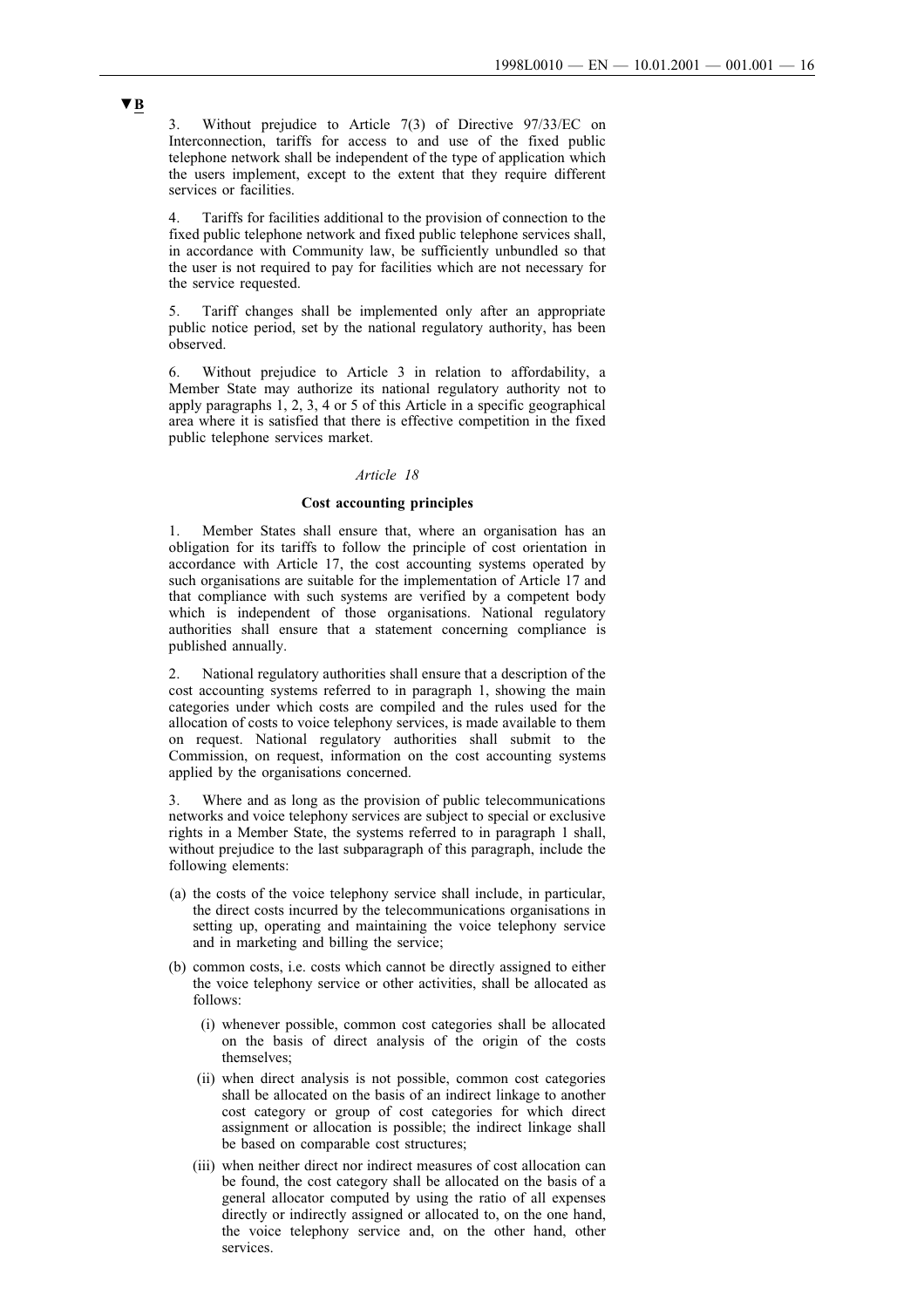Other cost accounting systems may be applied if they are suitable for the implementation of Article 17 and have been approved as such by the national regulatory authority for application by the telecommunications organisations, subject to the Commission's being informed prior to their application.

4. Member States shall ensure that the financial accounts of all organisations providing fixed public telephone networks and/or voice telephony services are drawn up, submitted to audit and published in accordance with the provisions of national and Community legislation applying to commercial undertakings. Detailed accounting information shall be made available to the national regulatory authority in order to ensure compliance with the provisions of this Directive, on its request and in confidence, without prejudice to the rights and obligations of national regulatory authorities referred to in Article 20(2) of Directive 97/13/EC on Licensing.

## *Article 19*

### **Discounts and other special tariff provisions**

Member States shall ensure that, where an organisation has an obligation for its tariffs to follow the principle of cost orientation in accordance with Article 17, discount schemes for users, including consumers, are fully transparent and are published and applied in accordance with the principle of non-discrimination.

National regulatory authorities may require such discount schemes to be modified or withdrawn.

## *Article 20*

## **Specifications for network access, including the socket**

1. Standards suitable for access to fixed public telephone networks shall be published in the ONP List of Standards referred to in Article 5 of Directive 90/387/EEC.

2. Where the services referred to in this Directive are supplied to users over the ISDN network at the S/T reference point, national regulatory authorities shall ensure that the ISDN network termination points comply with the relevant physical interface specifications, in particular those for the socket, referenced in the ONP List of Standards.

## *Article 21*

#### **Non-payment of bills**

Member States shall authorise specified measures, which shall be proportionate, non-discriminatory and published in the manner laid down in Article 11(4), to cover non-payment of telephone bills for use of the fixed public telephone network. These measures shall ensure that due warning of any consequent service interruption or disconnection is given to the subscriber beforehand.

Except in cases of fraud, persistent late payment or non-payment, these measures shall ensure, as far as is technically feasible, that any service interruption is confined to the service concerned. Member States may decide that, where appropriate, complete disconnection takes place only after a stated period during which calls which do not incur a charge to that subscriber are permitted.

#### *Article 22*

#### **Conditions for the termination of offerings**

1. This Article shall apply where and for as long as the provision of public telecommunications networks and voice telephony services are subject to special or exclusive rights in a Member State.

2. National regulatory authorities shall ensure that service offerings of organisations with such special or exclusive rights continue for a reasonable period of time and that termination of an offering, or a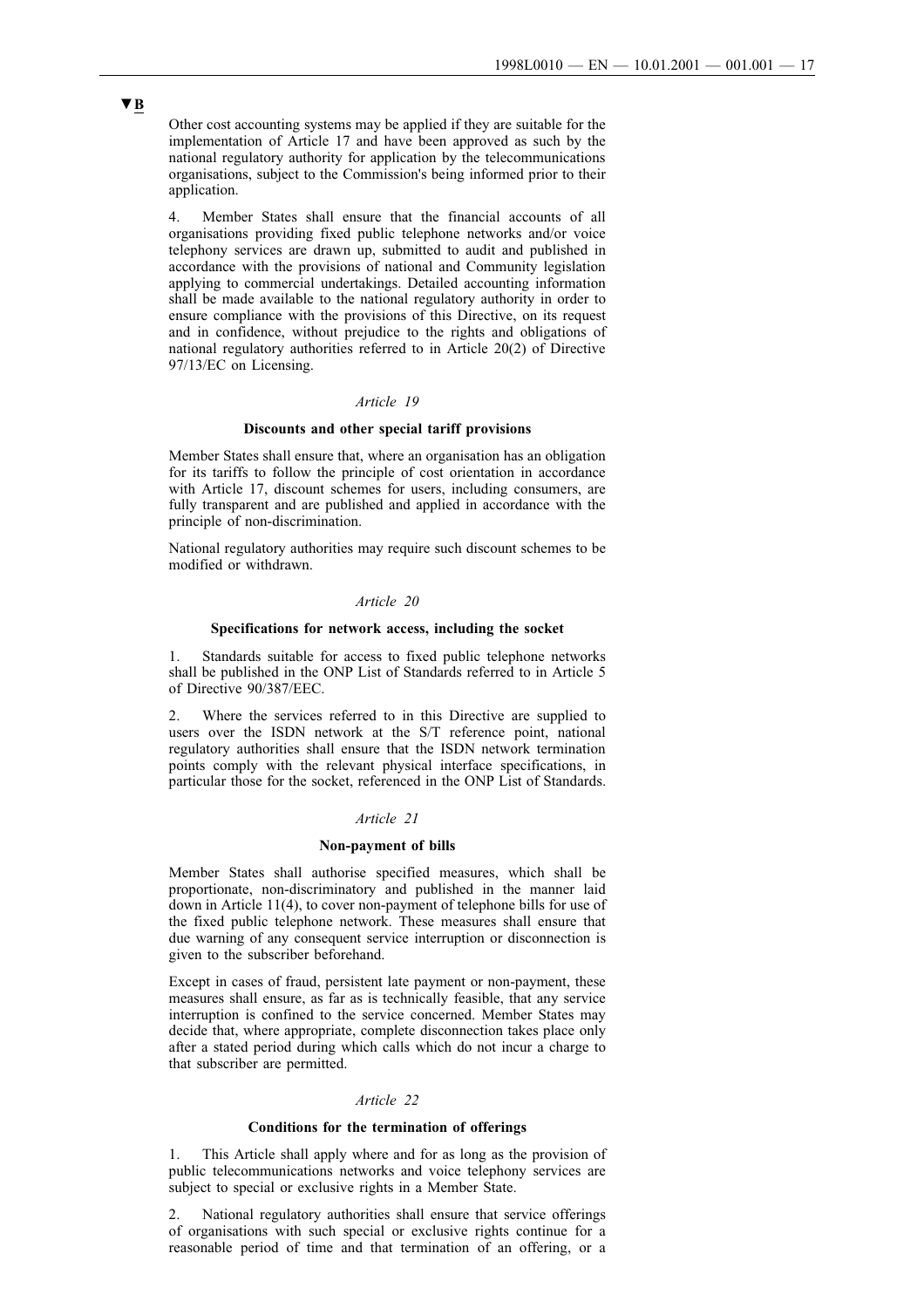change that materially alters the use that can be made of it, can be done only after consultation with users affected and an appropriate public notice period set by the national regulatory authority.

3. Without prejudice to other rights of appeal provided for by national law, Member States shall ensure that users and, where national law so provides, organisations representing user and/or consumer interests can bring before the national regulatory authority cases where the users affected do not agree with the termination date as envisaged by the organisation concerned.

### *Article 23*

#### **Variation of published conditions**

1. This Article shall apply where and for as long as the provision of public telecommunications networks and voice telephony services are subject to special or exclusive rights in a Member State.

2. Where, in response to a particular request, an organisation with such special or exclusive rights considers it unreasonable to provide a connection to the fixed public telephone network under its published tariffs and supply conditions, it must seek the agreement of the national regulatory authority to vary those conditions in that case.

## CHAPTER IV

## **PROCEDURAL PROVISIONS**

#### *Article 24*

#### **Consultation with interested parties**

Member States shall take into account, in accordance with national procedures, the views of the representatives of organisations providing public telecommunications networks, of users, consumers, manufacturers and service providers on issues related to the scope, affordability and quality of publicly available telephone services.

## *Article 25*

#### **Notification and reporting**

1. Member States shall notify to the Commission any changes in the information which had to be published under Directive 95/62/EC. The Commission shall publish this information in the *Official Journal of the European Communities*.

- 2. Member States shall also notify to the Commission:
- organisations with significant market power for the purposes of this Directive,
- details of situations where organisations providing fixed public telephone networks and/or voice telephony services no longer have to follow the principle of cost orientation of tariffs, in accordance with Article 17(6),
- organisations designated in accordance with Article 5, if any.

The Commission may request national regulatory authorities to provide their reasons for classifying or not classifying organisations in either or both of the categories referred to in the first two indents.

3. Where a Member State maintains special or exclusive rights for the provision of public telecommunications networks and voice telephony services, national regulatory authorities shall keep available and submit to the Commission, on request, details of individual cases brought before them other than those covered by Article 21, where access to or use of the fixed public telephone network or voice telephony service has been restricted or denied, including the measures taken and their justification.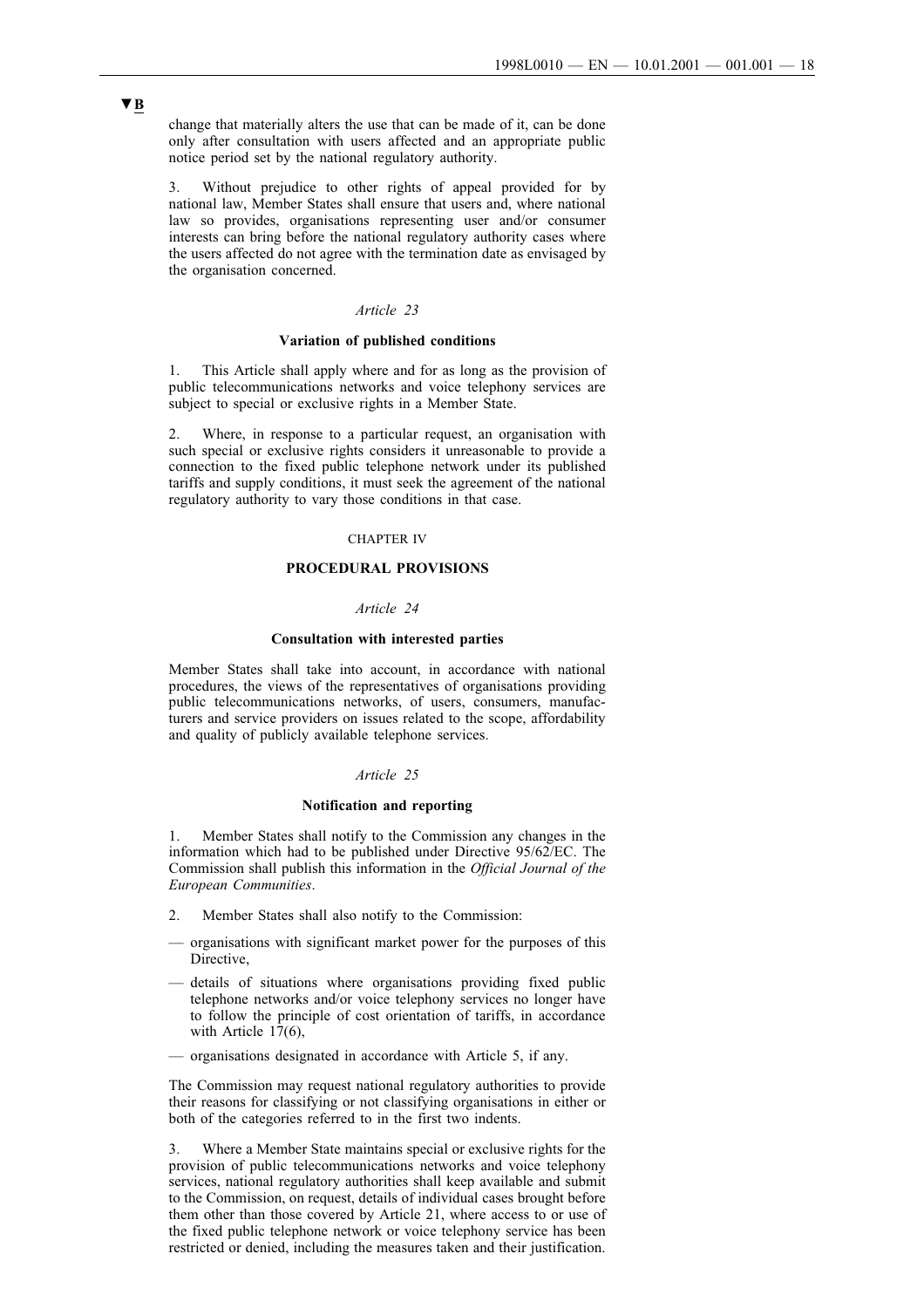#### *Article 26*

#### **Conciliation and resolution of national disputes**

Without prejudice to:

- (a) any action which the Commission or any Member State may take pursuant to the Treaty;
- (b) the rights of the person invoking the procedure in points 3 and 4, of the organisations concerned or of any other person under applicable national law, except insofar as they enter into an agreement for the resolution of disputes between them;
- (c) Article 10(2), which allows the national regulatory authorities to alter the conditions of subscriber contracts,

the following procedures shall be available:

(1) Member States shall ensure that any party, including, for example, users, service providers, consumers or other organisations having an unresolved dispute with an organisation providing fixed public telephone networks and/or fixed public telephone services concerning an alleged infringement of the provisions of this Directive, shall have a right to bring cases before the national regulatory authority or another independent body. Easily accessible and in principle inexpensive procedures shall be available at a national level to resolve such disputes in a fair, transparent and timely manner. These procedures shall, in particular, apply in cases where users are in dispute with an organisation over their telephone bills or over the terms and conditions under which telephone service is provided.

Organisations representing user and/or consumer interests may bring to the attention of the national regulatory authority or another independent body cases where terms and conditions under which telephone service is provided are deemed to be unsatisfactory for users.

- (2) A user or an organisation may, where the dispute involves organisations in more than one Member State, invoke the conciliation procedure provided for in points 3 and 4 by means of a written notification to the national regulatory authority and to the Commission. Member States may also allow their national regulatory authority to invoke the conciliation procedure.
- (3) Where the national regulatory authority or the Commission finds that there is a case for further examination, following a notification based on point 2, it may refer the matter to the Chairman of the ONP Committee.
- (4) In the circumstances referred to in point 3, the Chairman of the ONP Committee shall initiate the procedure described below if he is satisfied that all reasonable steps have been taken at national level:
	- the Chairman of the ONP Committee shall convene as soon as possible a working group including at least two members of the ONP Committee and one representative of the national regulatory authorities concerned, and the Chairman of the ONP Committee or another official of the Commission appointed by him. The working group shall be chaired by the representative of the Commission and shall normally meet within ten days of having been convened. The Chairman of the working group may decide, on a proposal by any of the members of the working group, to invite a maximum of two other persons as experts to advise it,
	- the working group shall give the party invoking this procedure, the national regulatory authorities of the Member States involved and the organisations involved the opportunity to present their opinions in oral or written form,
	- the working group shall endeavour to reach agreement between the parties involved within three months of the date of receipt of the notification referred to in paragraph 2. The Chairman of the ONP Committee shall inform that Committee of the results of the procedure so that it may express its views.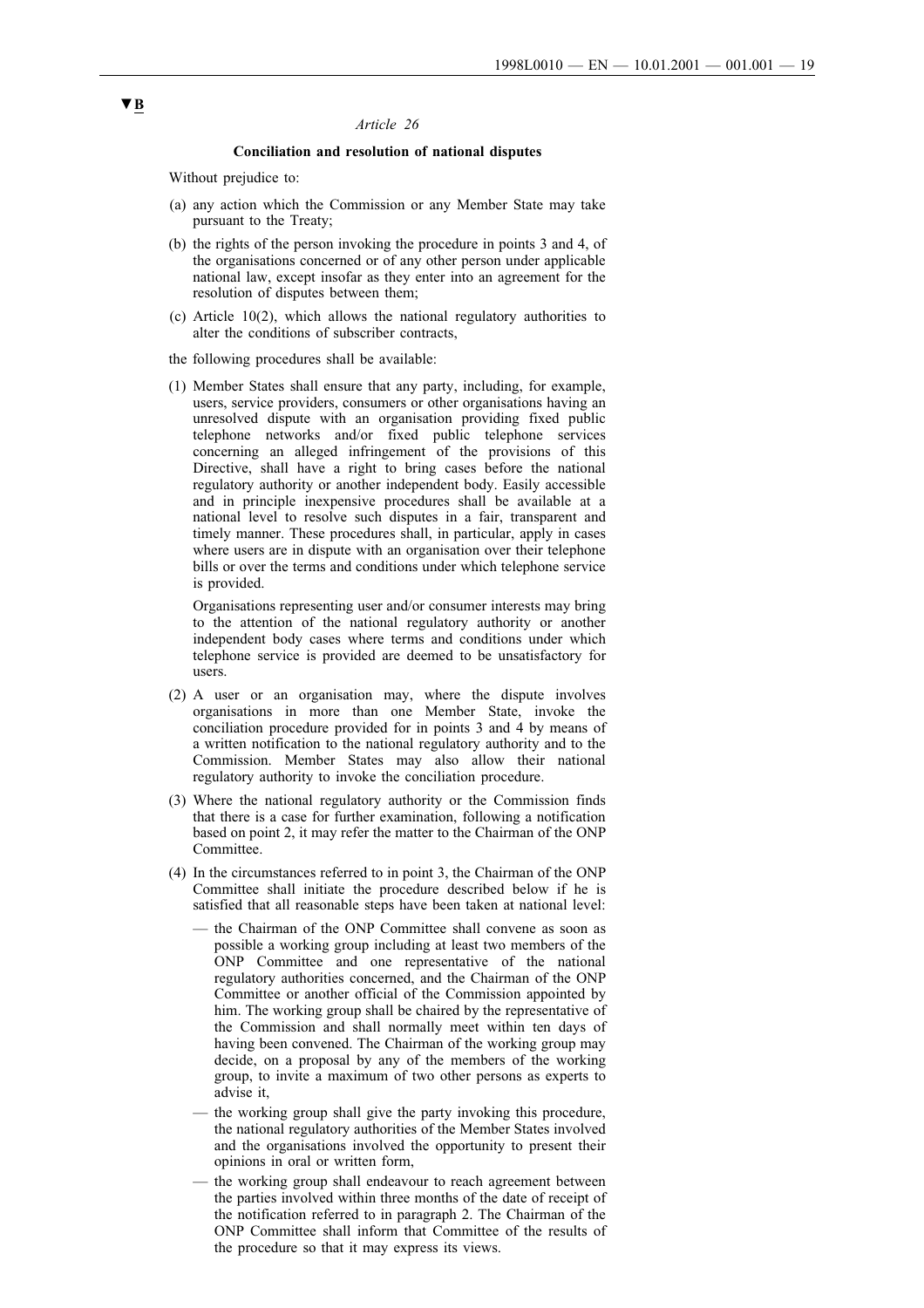(5) The party invoking the procedure shall bear its own costs of participating in this procedure.

#### *Article 27*

#### **Deferment of certain obligations**

1. Deferments granted in relation to Articles 12 and 13 of Directive 95/62/EC shall remain unchanged with regard to Articles 17 and 18 of this Directive.

2. Deferment of the obligations under Article 15(4) may be requested where the Member State concerned can prove that they would impose an excessive burden on certain organisations or classes of organisation. The Member State shall inform the Commission of the reasons for requesting a deferment, the date by which the requirements can be met, and the measures envisaged in order to meet this deadline. The Commission shall consider the request taking into account the particular situation in that Member State and the need to ensure a coherent regulatory environment at a Community level, and shall inform the Member State whether it deems that the particular situation in that Member State justifies a deferment and, if so, until which date such deferment is justified.

#### *Article 28*

## **Technical adjustment**

Modifications necessary to adapt Annexes I, II and III to this Directive to technological developments or to changes in market demand shall be determined in accordance with the procedure laid down in Article 30.

#### *Article 29*

#### **Advisory Committee procedure**

1. The Commission shall be assisted by the ONP Committee. The Committee shall, in particular, consult the representatives of the organisations providing fixed public telephone networks, publicly available telephone services, users, consumers and manufacturers.

2. The representative of the Commission shall submit to the Committee a draft of the measures to be taken. The Committee shall deliver its opinion on the draft within a time limit which the Chairman may lay down according to the urgency of the matter, if necessary by taking a vote.

The opinion shall be recorded in the minutes; in addition, each Member State shall have the right to ask to have its position recorded in the minutes.

The Commission shall take the utmost account of the opinion delivered by the Committee. It shall inform the Committee of the manner in which its opinion has been taken into account.

### *Article 30*

#### **Regulatory Committee procedure**

1. Notwithstanding the provisions of Article 29, the following procedure shall apply in respect of the matters covered by Article 28.

2. The representative of the Commission shall submit to the Committee a draft of the measures to be taken. The Committee shall deliver its opinion on the draft within a time limit which the Chairman may lay down according to the urgency of the matter. The opinion shall be delivered by the majority laid down in Article 148(2) of the Treaty in the case of decisions which the Council is required to adopt on a proposal from the Commission. The votes of the representatives of the Member States within the Committee shall be weighted in the manner set out in that Article. The Chairman shall not vote.

3. The Commission shall adopt the measures envisaged if they are in accordance with the opinion of the Committee.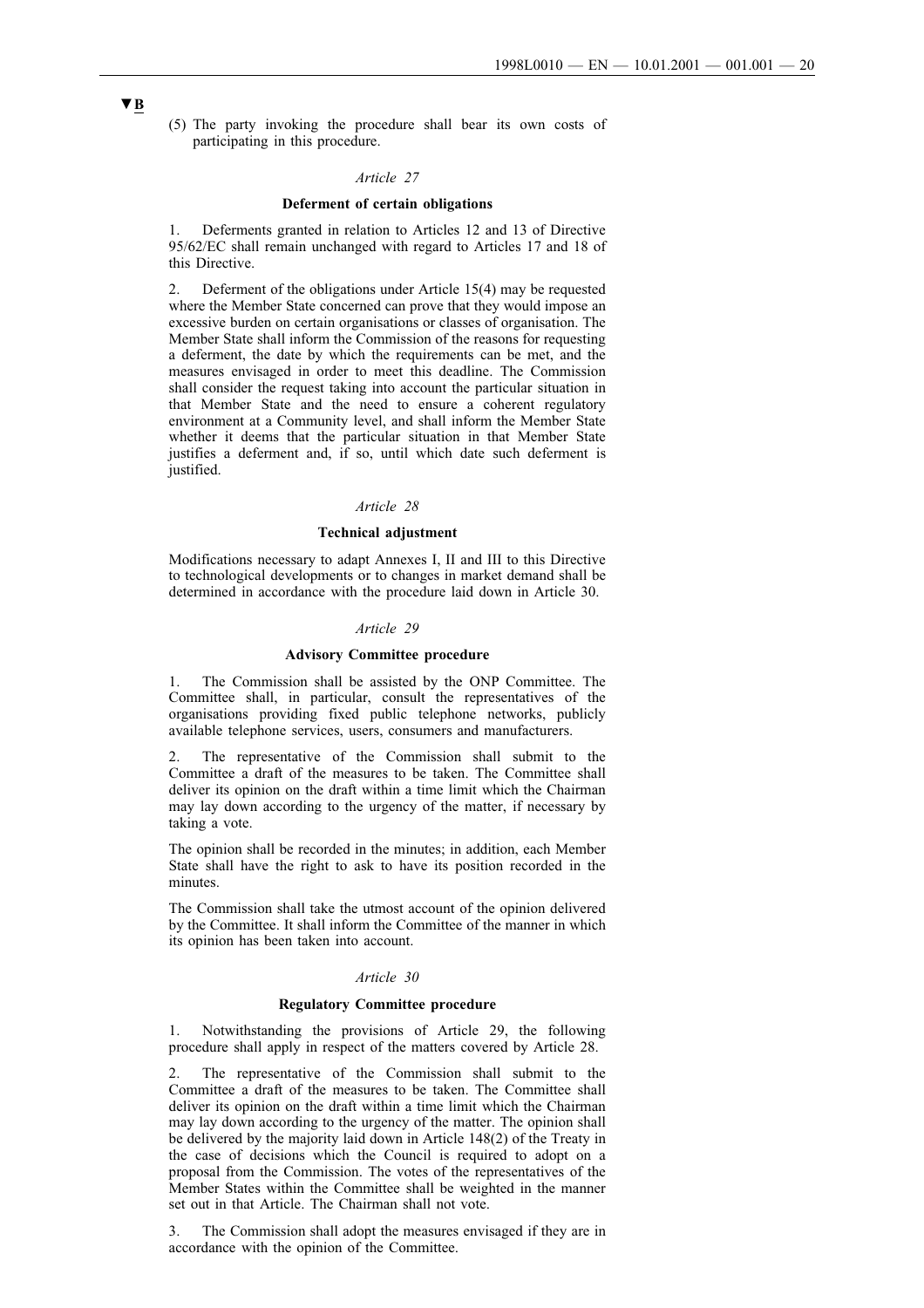If the measures envisaged are not in accordance with the opinion of the Committee, or if no opinion is delivered, the Commission shall, without delay, submit to the Council a proposal relating to the measures to be taken. The Council shall act by a qualified majority.

If, on expiry of a period of three months from the date of referral to the Council, the Council has not acted, the proposed measures shall be adopted by the Commission.

## *Article 31*

#### **Review**

The Commission shall examine and report to the European Parliament and to the Council on the functioning of this Directive, on the first occasion not later than 31 December 1999, taking into account the Report on Universal Service to be published by the Commission before 1 January 1998. The review shall be based on, *inter alia*, the information provided by the Member States to the Commission and shall examine in particular:

- the scope of the Directive, in particular the extent to which it is desirable to apply the provisions of this Directive to mobile telephony,
- the provisions in Chapter II in the light of changes in market conditions, user demand and technological progress,
- the maintenance of the obligations imposed under Articles 17, 18 and 19 in the light of the emergence of competition.

Where necessary, further periodic reviews may be proposed in the report.

## *Article 32*

#### **Transposition**

1. Member States shall take the measures necessary to comply with this Directive by 30 June 1998. They shall forthwith inform the Commission thereof.

When Member States adopt these measures, they shall contain a reference to this Directive or shall be accompanied by such reference on the occasion of their official publication. The methods of making such reference shall be laid down by the Member States.

2. Member States shall inform the Commission of the main provisions of national law which they adopt in the field governed by this Directive.

## *Article 33*

## **Repeal of Directive 95/62/EC**

Directive 95/62/EC is hereby repealed with effect from 30 June 1998, without prejudice to Member States' obligations for implementation of that Directive according to the timescales laid down in Annex IV.

References made to the repealed Directive shall be construed as being made to this Directive.

Annex V provides a comparative table showing the relationship between the Articles of Directive 95/62/EC and the Articles of this Directive.

## *Article 34*

#### **Entry into force**

This Directive shall enter into force on the 20th day following that of its publication in the *Official Journal of the European Communities*.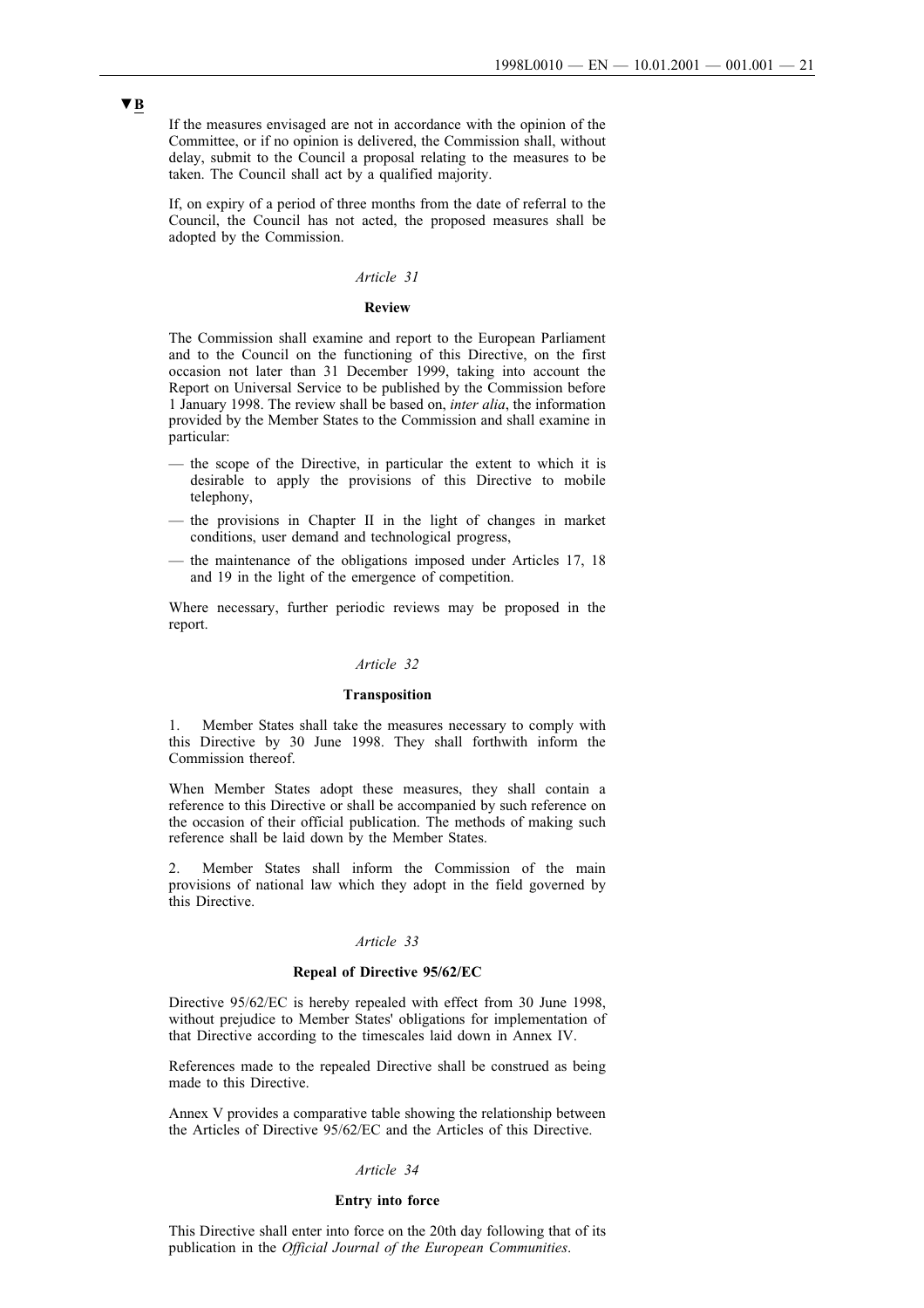# *Article 35*

# **Addressees**

This Directive is addressed to the Member States.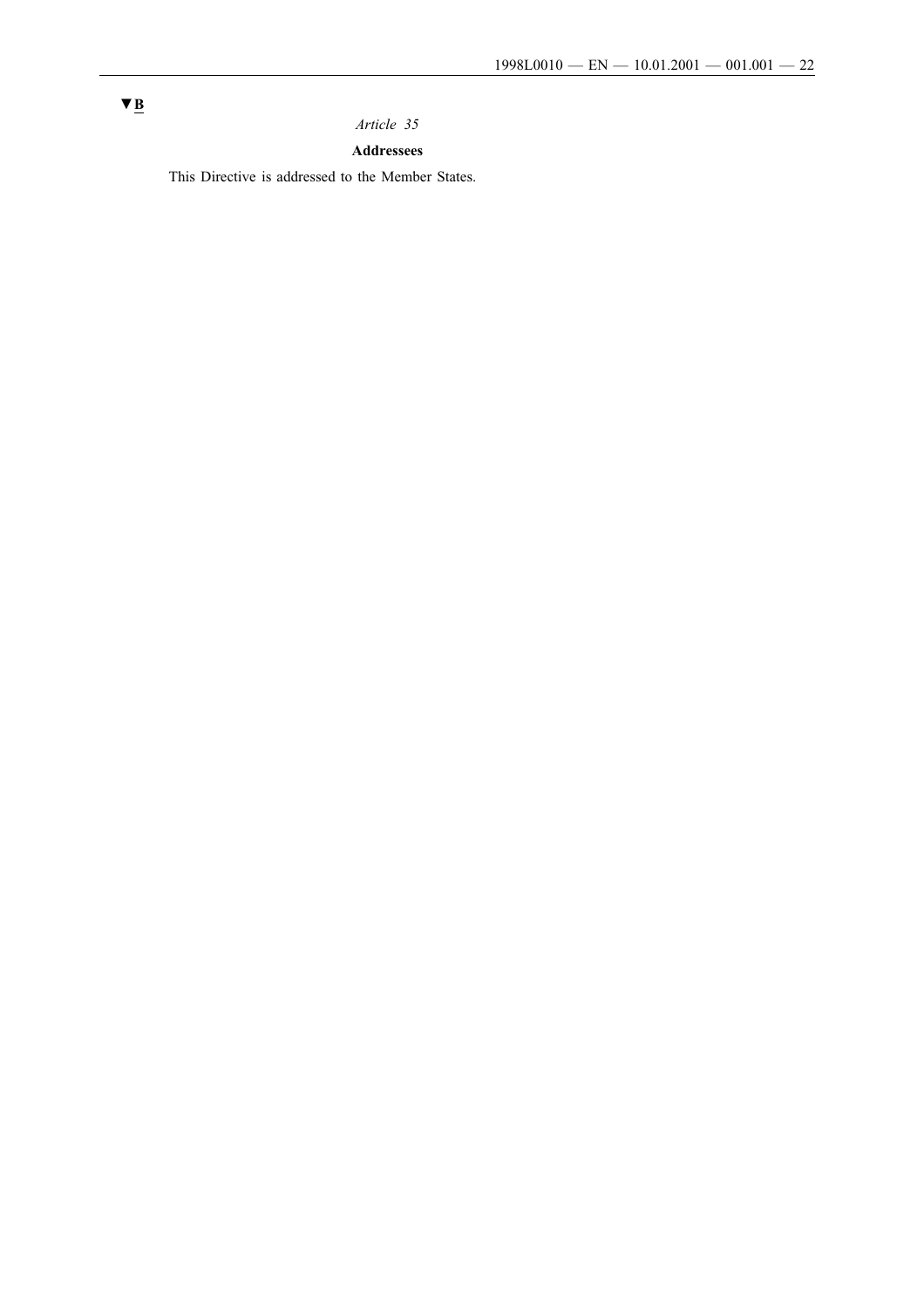#### *ANNEX I*

#### **DESCRIPTION OF FACILITIES REFERRED TO IN ARTICLES 14 AND 15**

## PART 1

#### **Facilities referred to in Article 14(1)**

(a) *Tone dialling or DTMF (dual-tone multifrequency operation)*

i.e. the fixed public telephone network supports the use of DTMF telephones for signalling to the exchange, using tones as defined in ETSI ETR 207, and supports the same tones for end-to-end signalling throughout the network both within a Member State and between Member States.

(b) *Selective call barring for outgoing calls*

i.e. the facility whereby the subscriber can, on request to the telephone service provider, bar outgoing calls of defined types or to defined types of numbers.

#### PART 2

#### **List of facilities referred to in Article 15(1)**

(a) *Calling-line identification*

i.e. the calling party's number is presented to the called party prior to the call's being established.

This facility should be provided in accordance with relevant legislation on protection of personal data and privacy, such as Directive 95/46/EC and Directive 97/66/EC.

(b) *Direct dialling-in (or facilities offering equivalent functionality)*

i.e. users on a private branch exchange (PBX) or similar private system can be called directly from the fixed public telephone network, without the intervention of the PBX attendant.

(c) *Call forwarding*

i.e. incoming calls sent to another destination in the same or another Member State (e.g. on no reply, on busy, or unconditionally).

This facility should be provided in accordance with relevant legislation on protection of personal data and privacy, such as Directive 95/46/EC and Directive 97/66/EC.

#### PART 3

#### **List of services and facilities referred to in Article 15(2)**

(a) *Community-wide access to green/freephone services*

These services, variously known as green numbers, freephone services, cover dial-up services where the caller pays nothing for the call to the number dialled.

(b) *Shared cost services*

These services cover dial-up services where the caller pays only part of the cost of the call to the number dialled.

(c) *Community-wide premium rate services/shared revenue services*

Premium rate service is a facility whereby charges for the use of a service accessed through a telecommunications network are combined with the network call charges.

(d) *Community-wide calling-line identification*

i.e. the calling party's number is presented to the called party prior to the call's being established.

This facility should be provided in accordance with relevant legislation on protection of personal data and privacy, such as Directive 95/46/EC and Directive 97/66/EC.

(e) *Access to operator services in other Member States*

i.e. users in one Member State can call the operator/assistance service in another Member State.

(f) *Access to directory enquiry services in other Member States*

i.e. users in one Member State can call the directory enquiry service in another Member State.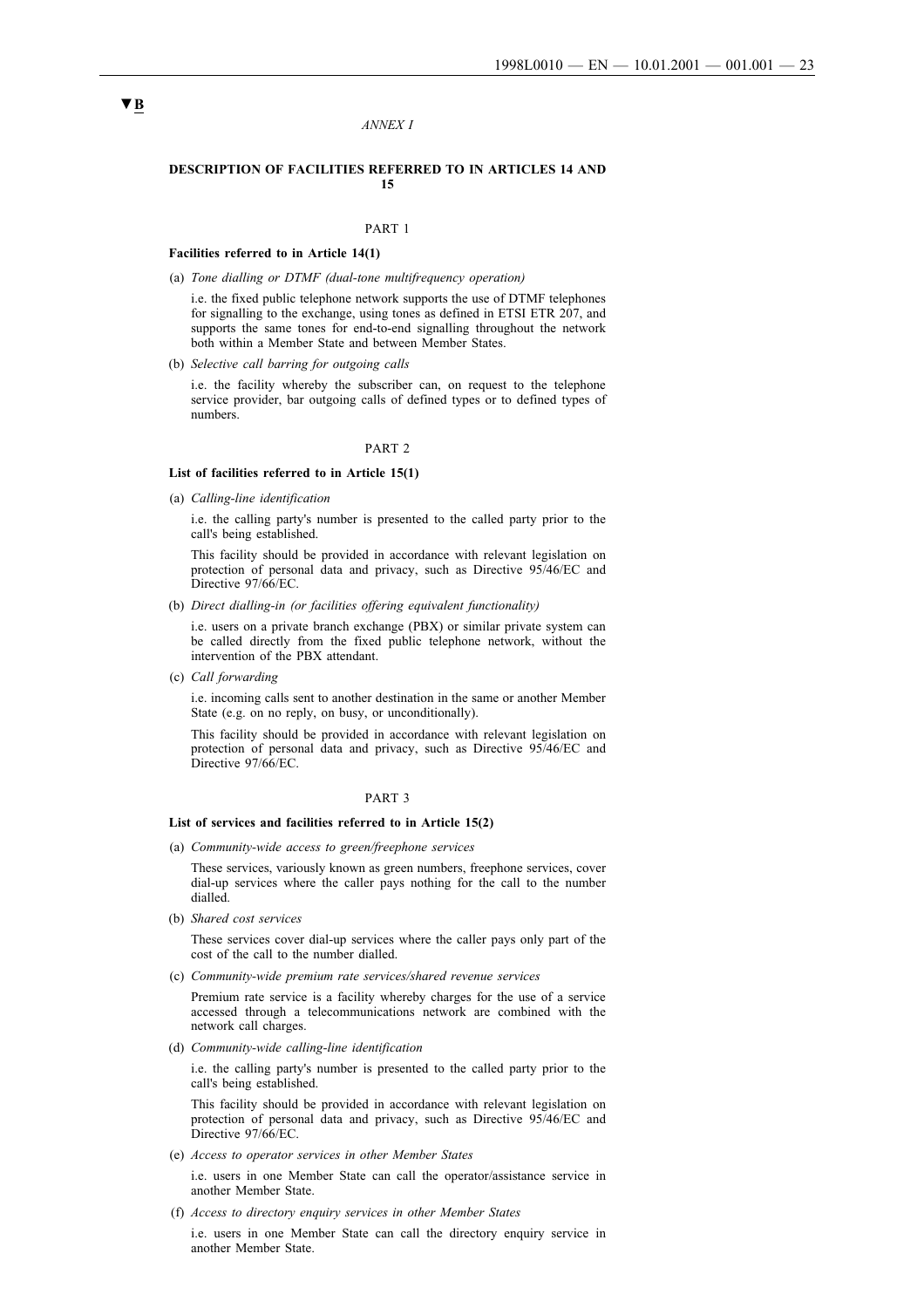This facility should be provided in accordance with relevant legislation on protection of personal data and privacy, such as Directive 95/46/EC and Directive 97/66/EC.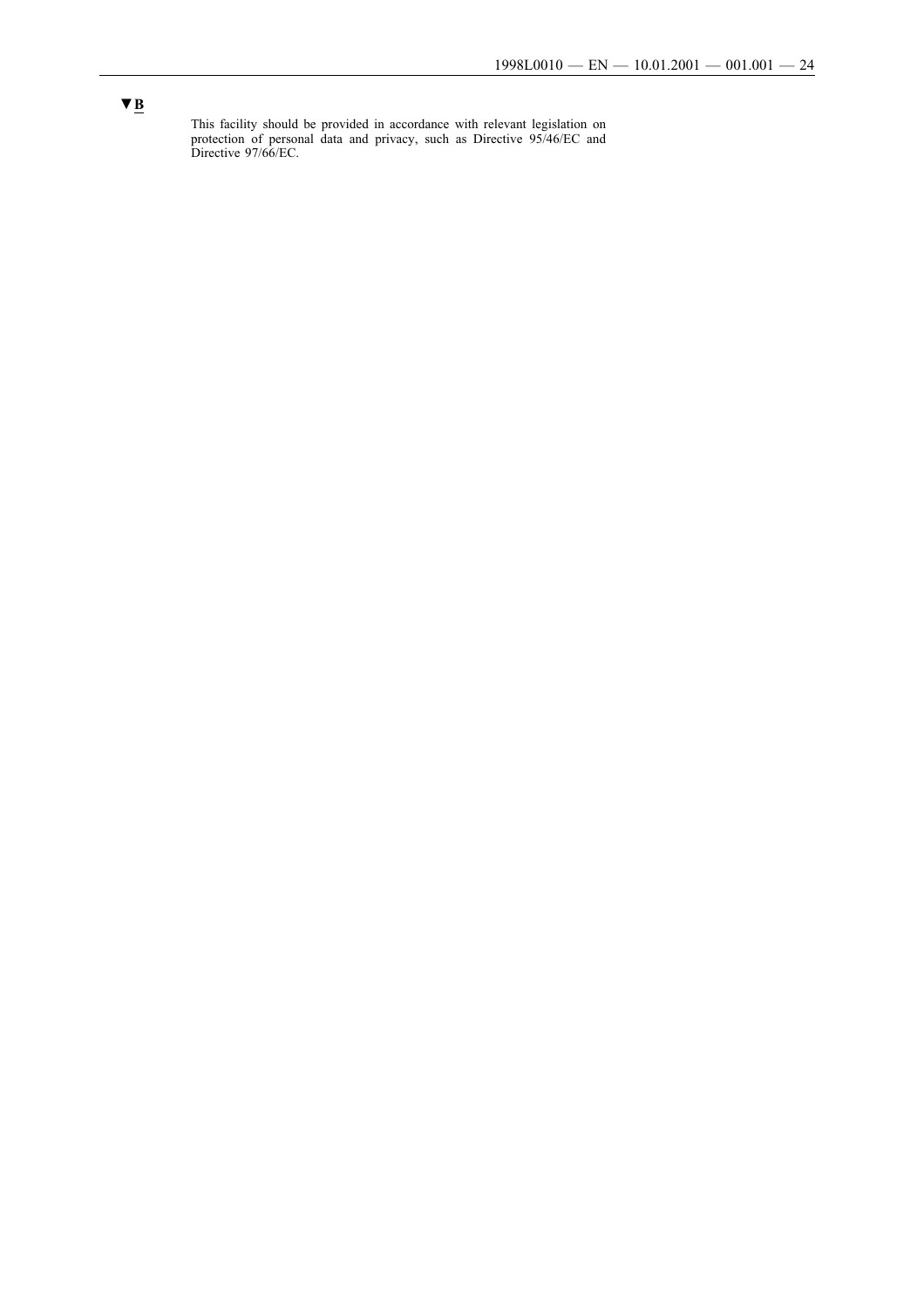#### *ANNEX II*

## **HEADINGS FOR INFORMATION TO BE PUBLISHED IN ACCOR-DANCE WITH ARTICLE 11**

#### PART 1

#### *Information to be supplied to the national regulatory authority in accordance with Article 11(2)*

#### **Technical characteristics of network interfaces**

Technical characteristics of interfaces at commonly provided network termination points are required, including where applicable reference to relevant national and/ or international standards or recommendations:

for analogue and/or digitally presented networks:

- (a) single line interface;
- (b) multiline interface;
- (c) direct dialling-in (DDI) interface;
- (d) other interfaces commonly provided,
- for ISDN: (where provided)
	- (a) specification of basic and primary rate interfaces at the S/T reference points, including the signalling protocol;
	- (b) details of bearer services able to carry voice telephony services;
	- (c) other interfaces commonly provided,
- and any other interfaces commonly provided.

In addition to the above information to be submitted to the national regulatory authority on a regular basis in the manner laid down in Article 11(2), all organisations providing fixed public telephone networks must inform their national regulatory authority, without undue delay, of any particular network characteristics which are found to affect the correct operation of terminal equipment.

The national regulatory authority shall make this information available on request to terminal equipment suppliers.

#### PART 2

#### *Information to be published in accordance with Article 11(3)*

*Note:*

The national regulatory authority has a responsibility to ensure that the information in this Annex is published, in accordance with Article 11(3). It is for the national regulatory authority to decide which information is to be published by the organisations providing telecommunications networks and/or publicly available telephone services and which by the national regulatory authority itself.

#### 1. **Name(s) and address(es) of organisation(s)**

i.e. names and head office addresses of organisations providing fixed public telephone networks and/or publicly available telephone services.

#### 2. **Telephone services offered**

#### 2.1. *Scope of the basic service*

Description of the basic telephone services offered, indicating what is included in the subscription charge and the periodic rental charge (e.g. operator services, directories, directory services, selective call barring, itemised billing, maintenance etc).

Description of optional facilities and features of the telephone service which are tariffed separately from the basic offering, including where applicable reference to the relevant technical standards or specifications to which they conform.

2.2. *Tariffs*

covering access, all types of call charges, maintenance, and including details of discounts applied and special and targeted tariff schemes.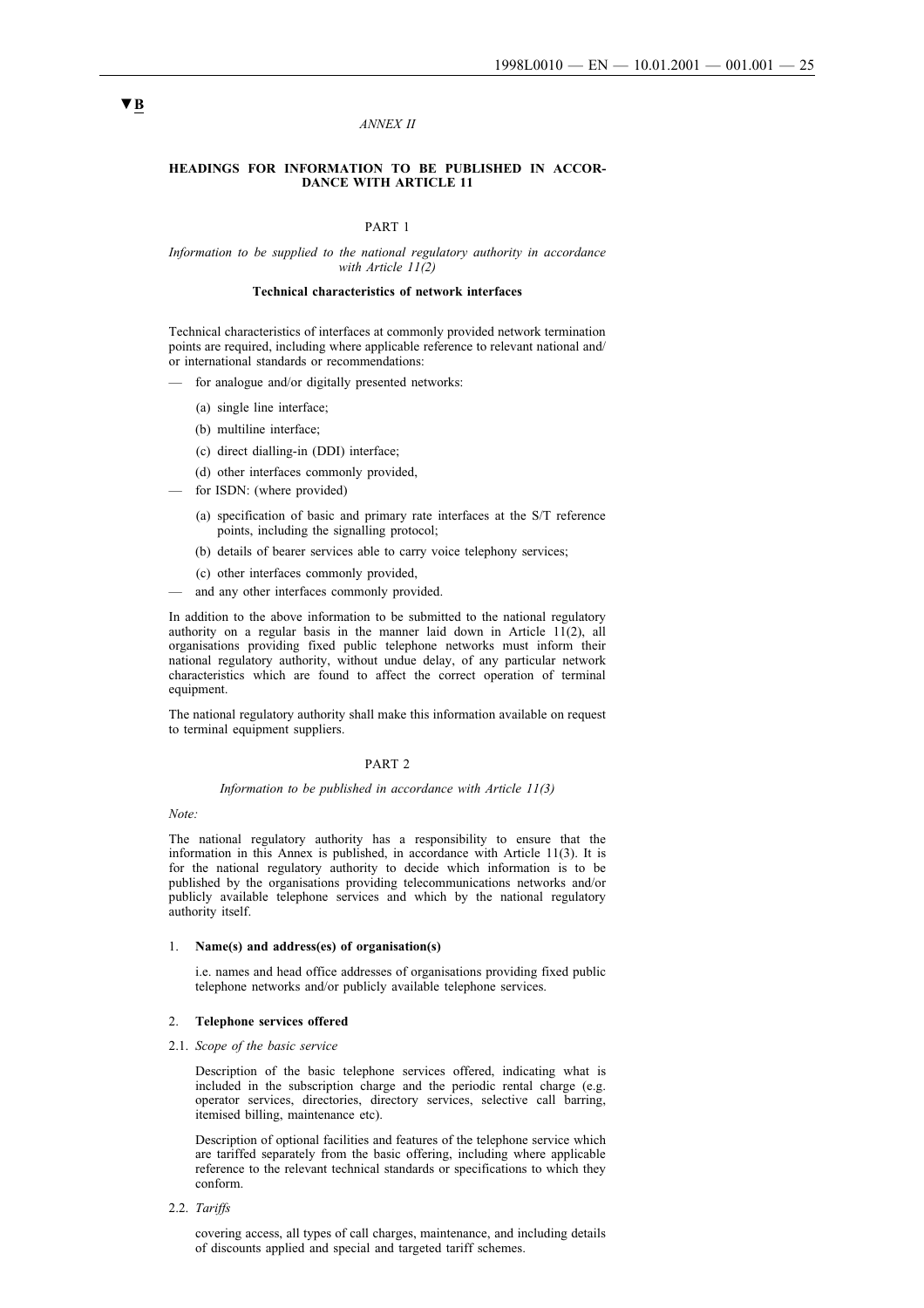## 2.3. *Compensation/refund policy*

including specific details of any compensation/refund schemes offered.

- 2.4. *Types of maintenance service offered*
- 2.5. *Standard contract conditions*

including any minimum contractual period, if relevant.

#### 3. **Conditions for attachment of terminal equipment**

This shall include a complete overview of requirements for terminal equipment in line with the provisions of Directives 91/263/EEC or 93/97/  $EEC<sup>(1)</sup>$ , including, where appropriate, conditions concerning customer premises' wiring and location of the network termination point.

#### 4. **Restrictions on access and use**

This shall include any restrictions on access and use imposed in accordance with the requirements of Article 13.

<sup>(1</sup> ) OJ L 290, 24.11.1993, p. 1.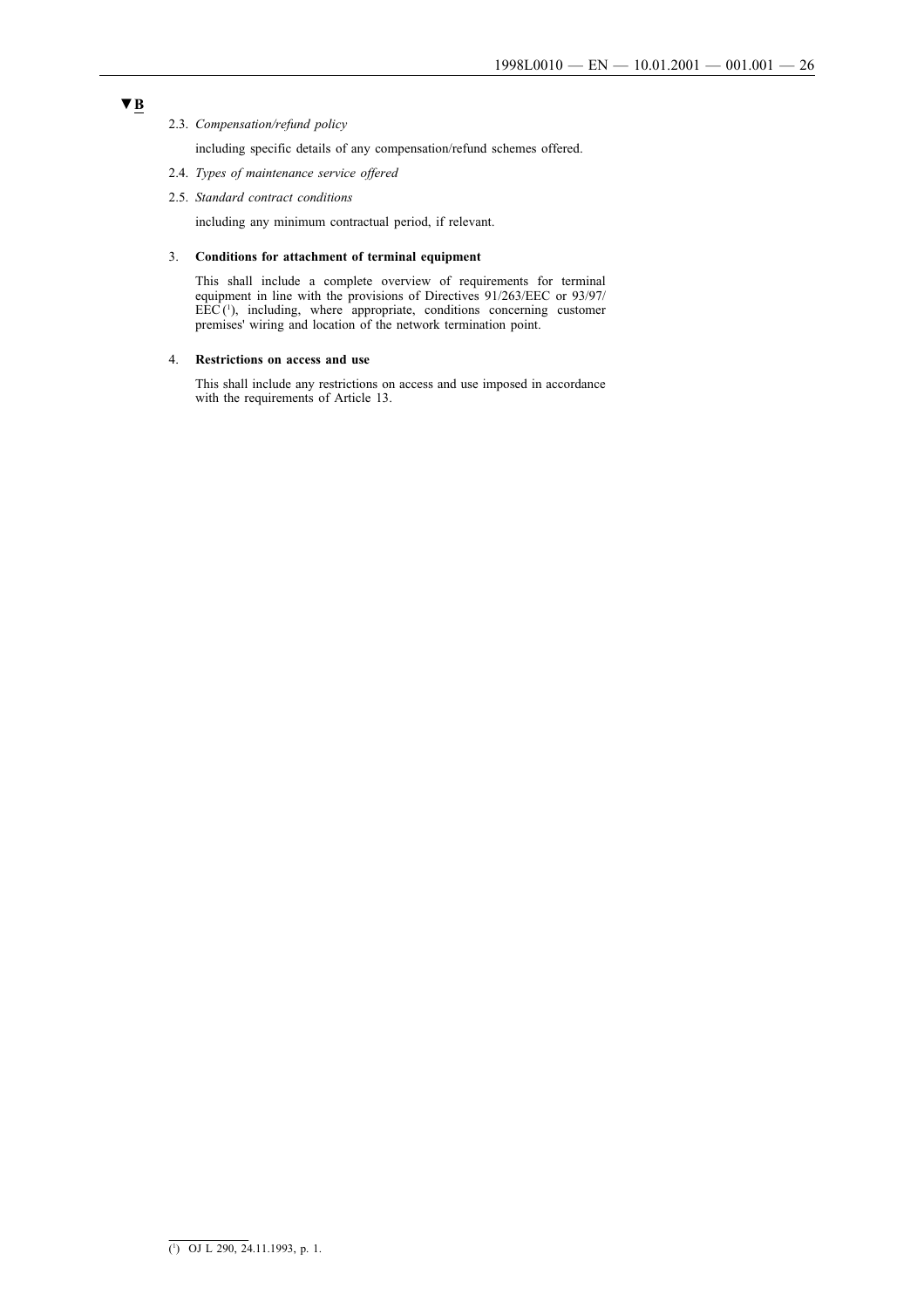## *ANNEX III*

#### **SUPPLY-TIME AND QUALITY-OF-SERVICE PARAMETERS, DEFINITIONS AND MEASUREMENT METHODS IN ACCORDANCE WITH THE REQUIREMENTS OF ARTICLE 12**

| Parameter<br>(Note 1)                                                             | Definition        | Measurement method |
|-----------------------------------------------------------------------------------|-------------------|--------------------|
| Supply time for initial connec-<br>tion                                           | ETSI EG 201 769-1 | ETSI EG 201 769-1  |
| Fault rate per access line                                                        | ETSI EG 201 769-1 | ETSI EG 201 769-1  |
| Fault repair time                                                                 | ETSI EG 201 769-1 | ETSI EG 201 769-1  |
| Unsuccessful call ratio (Note 2)                                                  | ETSI EG 201 769-1 | ETSI EG 201 769-1  |
| Call set up time (Note 2)                                                         | ETSI EG 201 769-1 | ETSI EG 201 769-1  |
| Response times for operator<br>services                                           | ETSI EG 201 769-1 | ETSI EG 201 769-1  |
| Response times for directory<br>enquiry services                                  | ETSI EG 201 769-1 | ETSI EG 201 769-1  |
| Proportion of coin and card<br>operated public pay-telephones<br>in working order | ETSI EG 201 769-1 | ETSI EG 201 769-1  |
| Bill correctness complaints                                                       | ETSI EG 201 769-1 | ETSI EG 201 769-1  |

Version number of ETSI EG 201 769-1 is 1.1.1 (April 2000).

#### *Note 1*

Parameters should allow for performance to be analysed at a regional level (i.e. no less than level 2 in the nomenclature of territorial units for statistics (NUTS) established by Eurostat).

#### *Note 2*

Member States may decide not to require that up-to-date information concerning the performance for these two parameters be kept, if evidence is available to show that performance in these two areas is satisfactory.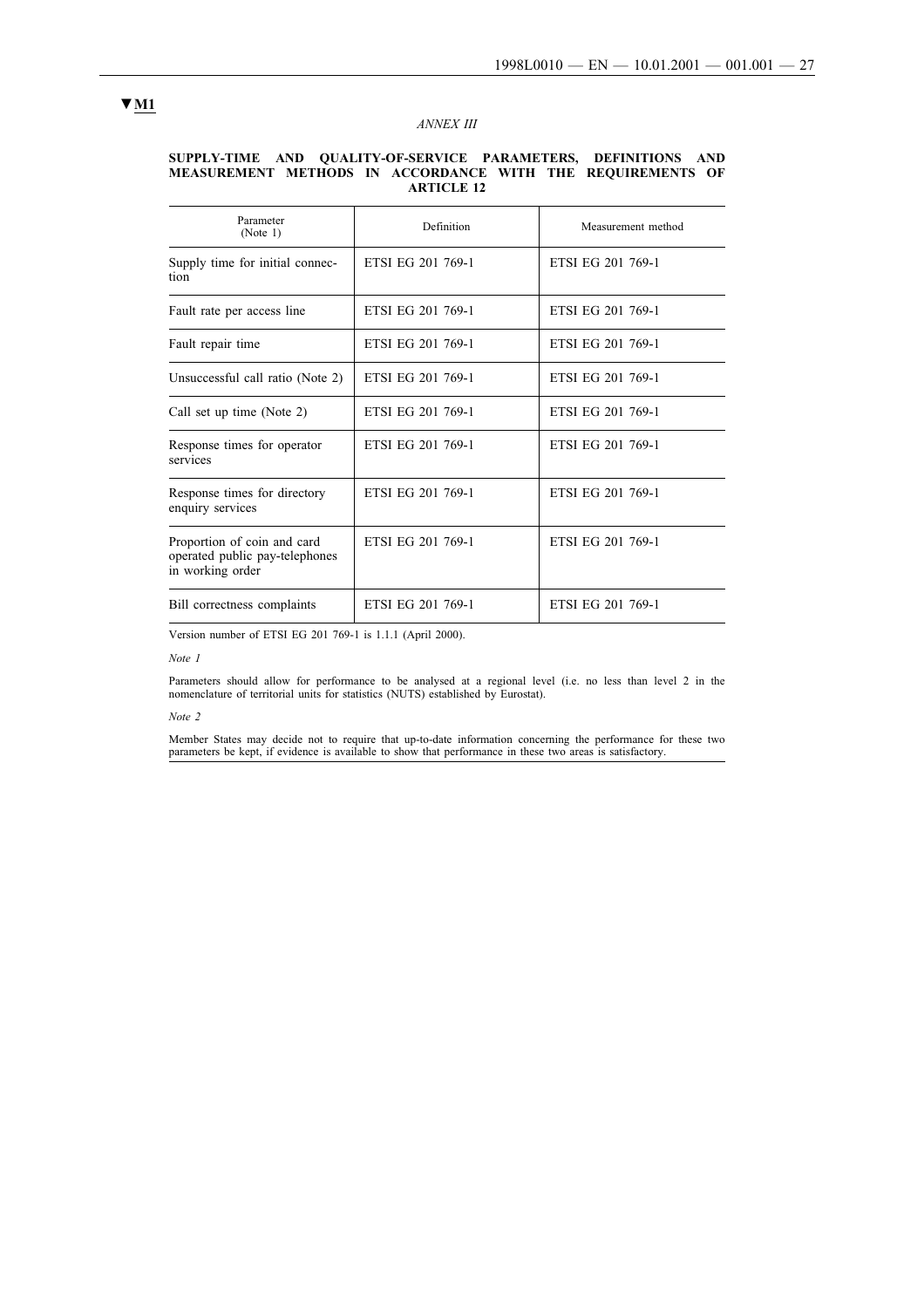## *ANNEX IV*

# **TIMESCALE REFERRED TO IN ARTICLE 33**

Date by which Member States were obliged to take the necessary measures to comply with Directive  $95/62/EC$  13 December 1996.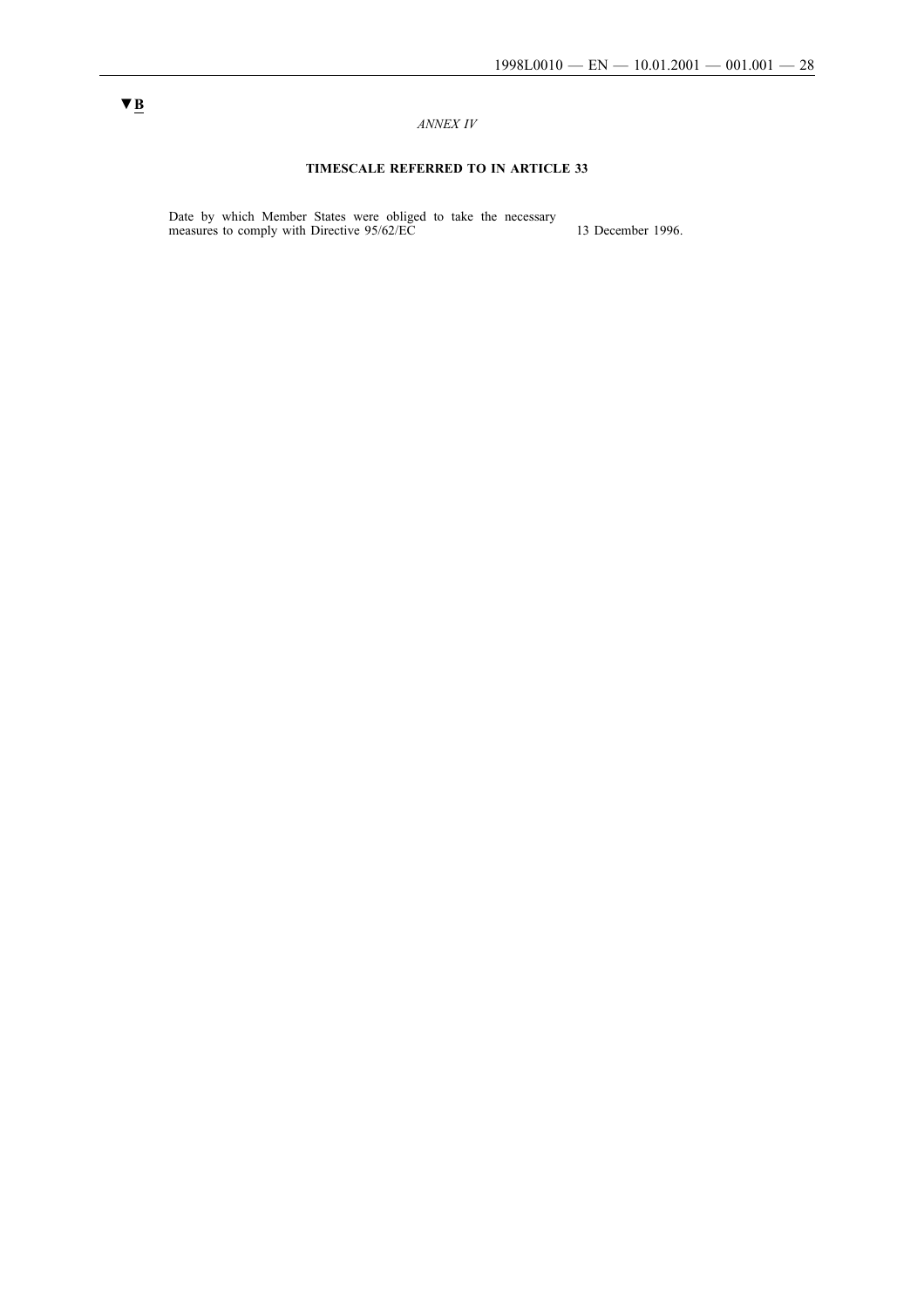## *ANNEX V*

# **COMPARATIVE TABLE**

| Article No in<br>Directive 95/62/<br>EC | Subject                                                                          | Article No in this<br>Directive |
|-----------------------------------------|----------------------------------------------------------------------------------|---------------------------------|
| 1                                       | Scope and aim                                                                    | $\mathbf{1}$                    |
| 2                                       | Definitions                                                                      | 2                               |
|                                         | Availability of telecommunications services                                      | 3                               |
|                                         | Affordability                                                                    | 4                               |
| 3                                       | Provision of service, connection of terminal equipment and use<br>of the network | 5,9                             |
| 4                                       | Publication of and access to information                                         | 11                              |
| 5                                       | Quality of service                                                               | 12                              |
| 6                                       | Conditions for the termination of offerings                                      | 22                              |
| 7                                       | User contracts                                                                   | 10                              |
| 8                                       | Variation of published conditions                                                | 23                              |
| 9                                       | Provision of additional facilities                                               | 15                              |
| 10                                      | Special network access                                                           | 16                              |
| 11                                      | Interconnection                                                                  |                                 |
| 12                                      | Tariff principles                                                                | 17                              |
| 13                                      | Cost accounting principles                                                       | 18                              |
| 14                                      | Discounts and other special tariff provisions                                    | 19                              |
| 15                                      | Itemised billing and other facilities                                            | 14                              |
| 16                                      | Directory services                                                               | 6                               |
| 17                                      | Public pay-telephones                                                            | 7                               |
| 18                                      | Telephone pre-payment cards                                                      |                                 |
| 19                                      | Specific measures for disabled users                                             | 8                               |
| 20                                      | Specifications for network access, including the socket                          | 20                              |
| 21                                      | Numbering                                                                        |                                 |
| 22                                      | Conditions of access and use and essential requirements                          | 13                              |
| 23                                      | Non-payment of bills                                                             | 21                              |
| 24                                      | Technical standards                                                              |                                 |
| 25                                      | Provisions for Community wide convergence                                        |                                 |
|                                         | Consultation                                                                     | 24                              |
| 26                                      | Notification and reporting                                                       | 25                              |
| 27                                      | Conciliation and national dispute resolution                                     | 26                              |